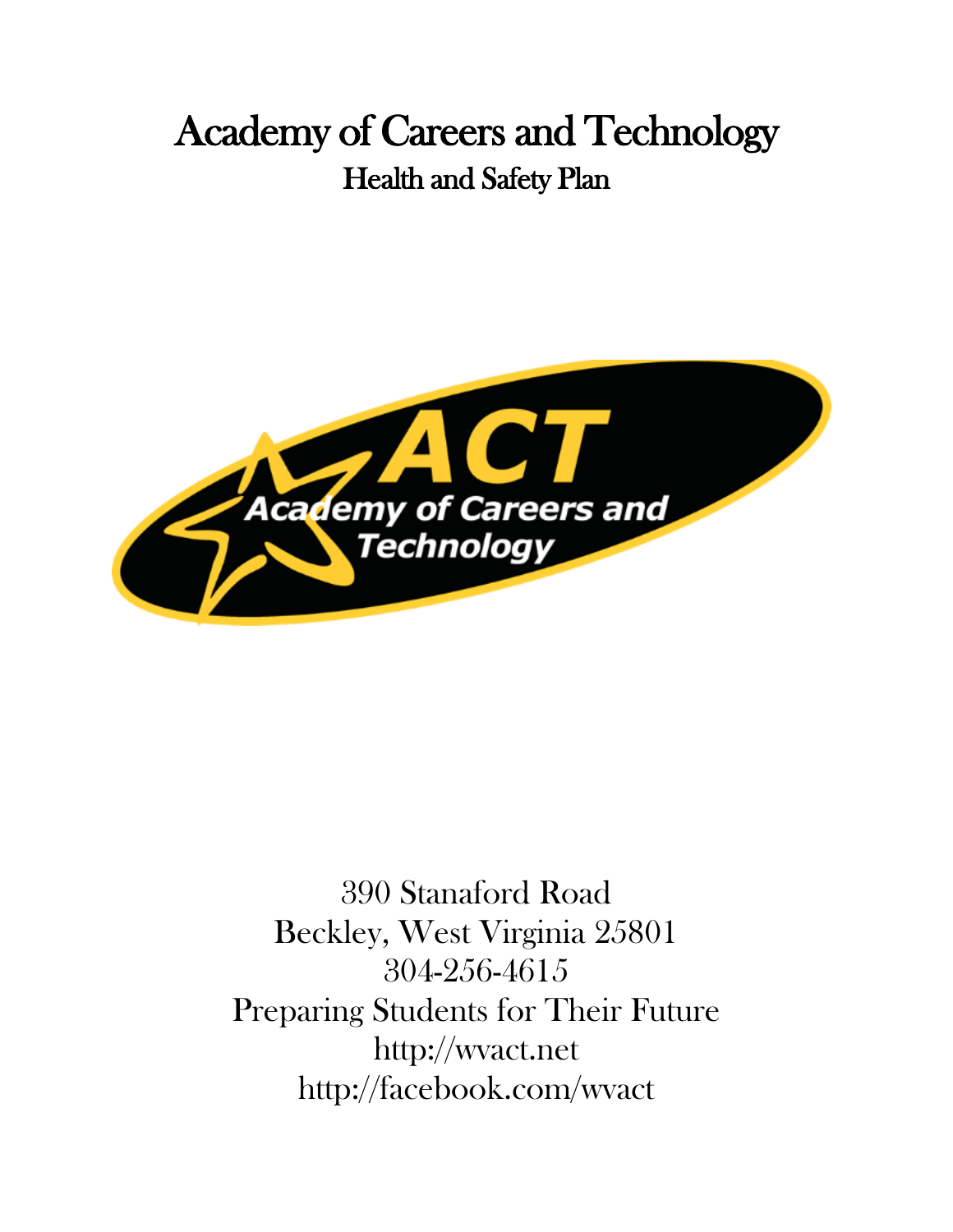## **TABLE OF CONTENTS**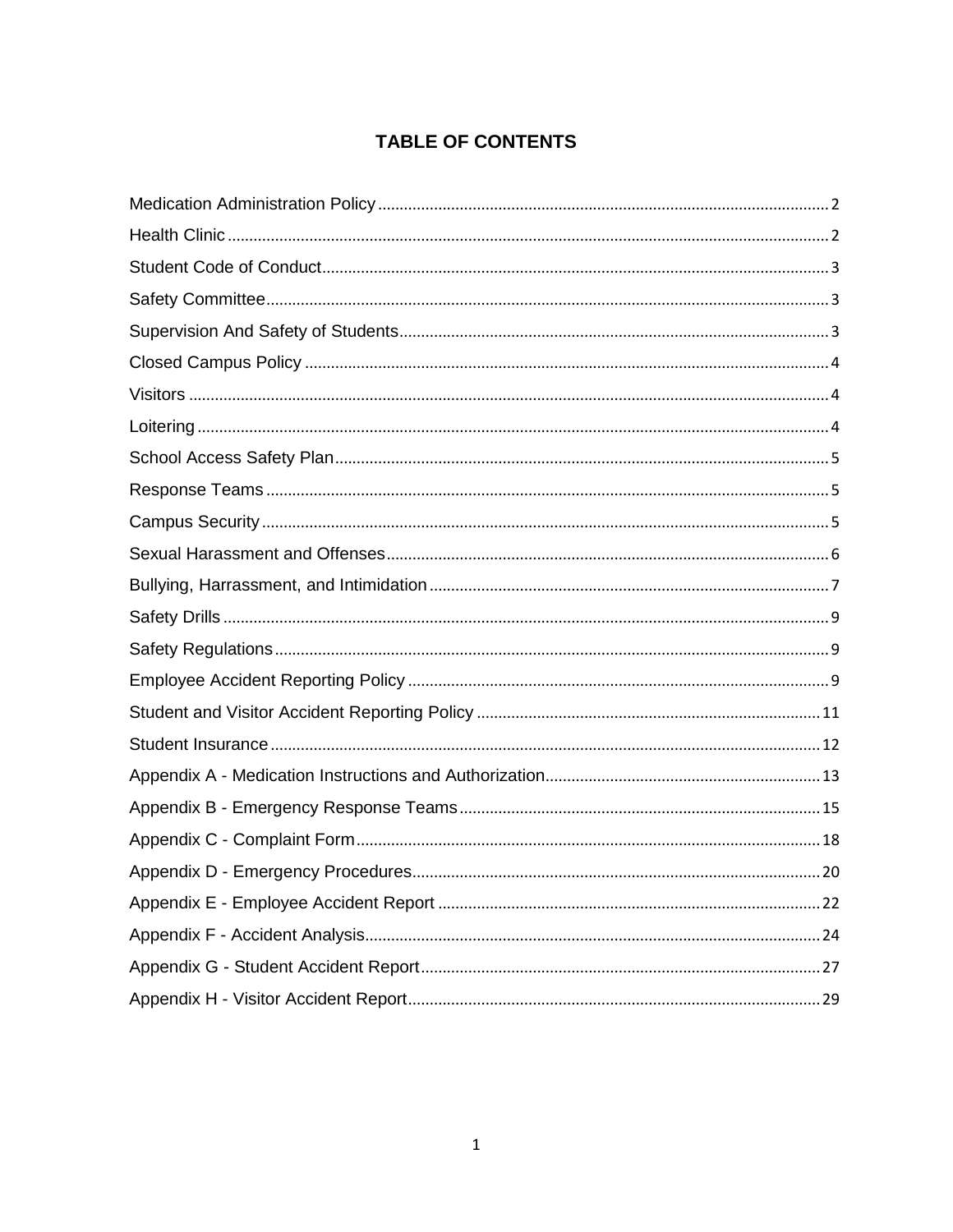#### **ILLNESS/PERSONAL INJURY**

If a student becomes ill or is injured while attending the Academy of Careers and Technology, every possible effort will be made in contacting parents or guardians.

If a parent or guardian cannot be located, information provided on the mandatory Student Emergency Information Form will be followed in seeking medical treatment. In the event that a student becomes ill or is injured in class, they should notify the teacher immediately.

#### **MEDICATION ADMINISTRATION POLICY**

<span id="page-2-0"></span>The Raleigh County Board of Education provides health services to students with chronic health conditions, acute health problems, classroom observations, and other services as requested by parents or school personnel. A written health care plan and intervention guide are completed by the school nurse based on an assessment of the student, a parental interview and physician orders. Relevant health information necessary for educational planning and student safety can be shared among school personnel who serve the student. If the need for medical records arises, the parent must provide written consent for copies of records.

Whenever possible, a student's medication should be administered at home, prior to or at the end of the school day. However, students may have health conditions which require the administration of medication during the school day. Students requiring medications at school, whether prescription or over-the-counter, must bring to school a Medication Instructions and Authorization (Appendix A) completed by the doctor. Any medication which remains at school at the end of the school year should be picked up by the parent or an adult. Any medications remaining at school after the student's last day will be destroyed.

ACT will follow county policy regarding medication administration. A school nurse is accessible to staff and students during school. The nurse is located on the campus of Stanaford Elementary four days per week and at ACT campus one day each week. An additional school nurse is available at Woodrow Wilson High School for emergencies. During school hours, the school nurse may be reached through radio contact. [Raleigh County Board of Education Policy D.3.10, Revised May 26, 2015]

#### **HEALTH CLINIC**

<span id="page-2-1"></span>The Access Health Clinic is open for staff and student use. Students must have parent consent form on file to be seen by clinic staff. Services provided include: immediate care for illness or injury, physical exams and sports physicals, medically prescribed laboratory tests, health education for students and parents, immunizations, management for chronic illnesses, individual, family and group mental health counseling.

Applications for parent consent are available at the school. For more information, call 304-461- 3341.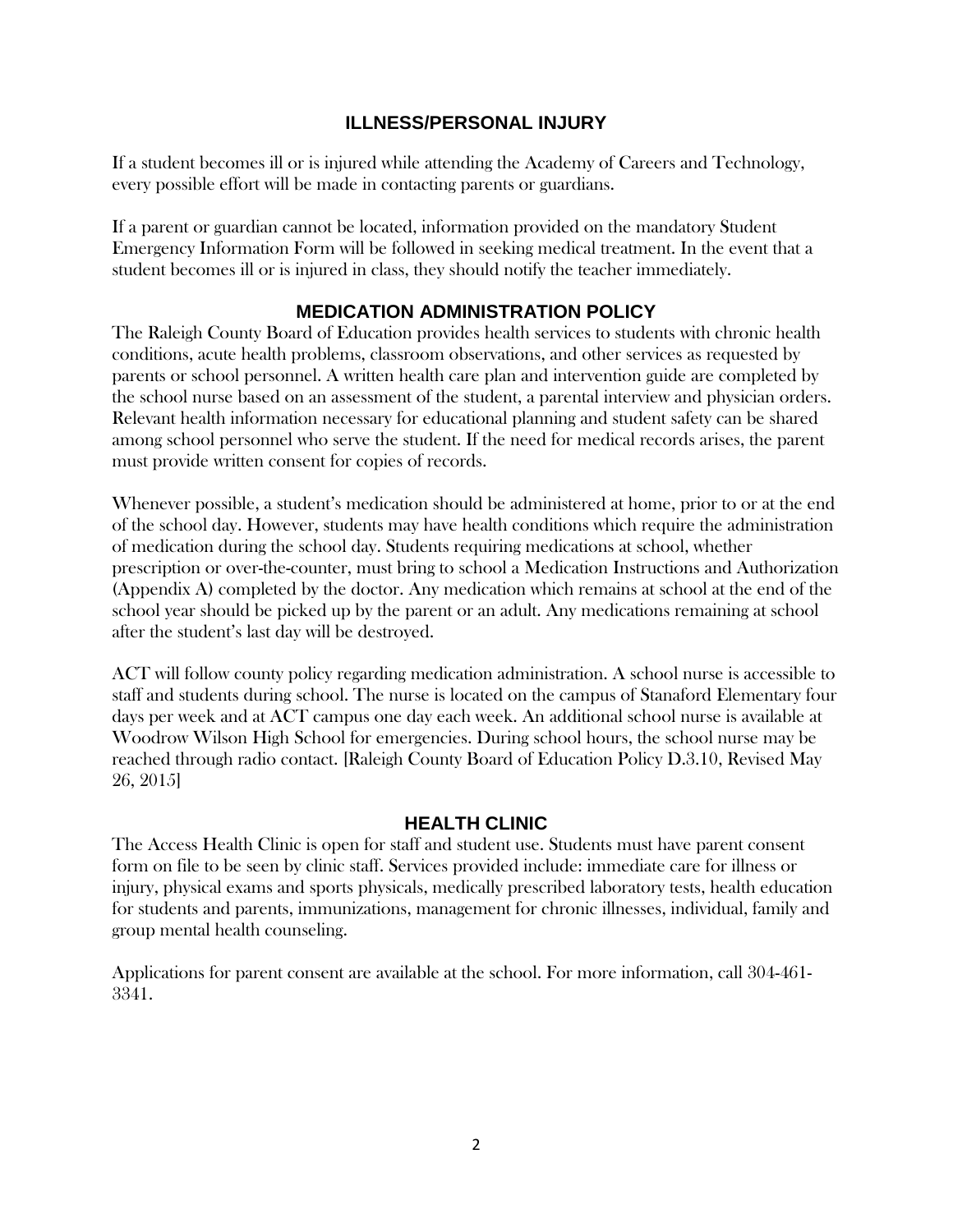#### **STUDENT CODE OF CONDUCT**

<span id="page-3-0"></span>All students are expected to know, understand and follow the policies of the student code of conduct for the Academy of Careers and Technology and Raleigh County Schools [Raleigh County Board of Education Policy D.3.22, Revised November 13, 2012].

Each student is required to sign the student acknowledgment form. This contract is implemented to ensure that all students receive information on expected behavior and student performance. Information in the contract and student handbook will be the basis for resolving disputes and for communicating the proper mechanism for problem resolution.

Students are expected to demonstrate the following:

- Desire to learn and develop their professional skills
- Regular and prompt class attendance
- Willingness to receive constructive feedback
- Be prepared for class
- Be considerate
- Show respect for school property, staff and students
- Actively participate in class
- Follow all school and county safety policies

#### **SAFETY COMMITTEE**

<span id="page-3-1"></span>A safety committee is a key element to achieving continuous improvement in a safety process. The purpose of a safety committee is to regularly bring stakeholders together in a non-adversarial, cooperative effort to promote safety and health in the school. The committee's primary focus is to detect and correct institutional hazards. The effective benefits of having a safety committee include a reduction in the number of injuries and illnesses, a reduction in the hidden costs associated with injuries and illnesses, and an increase in safety awareness in the school.

The Academy of Careers and Technology's Safety Committee is composed of representatives of the school administration, faculty, staff and students. The committee is co-chaired by the Assistant Principal. The committee meets quarterly and as circumstances warrant. Agendas and minutes of committee meetings are kept on file in the school office.

#### **SUPERVISION AND SAFETY OF STUDENTS**

<span id="page-3-2"></span>The primary responsibilities of the school to students are provisions for quality instruction and adequate supervision. The supervision and safety of students represent a total responsibility of the school staff under direction of the building principal at all levels of the elementary and secondary schools.

The building principal has the overall responsibility for supervising the loading and unloading of school buses. Teachers may be assigned in sufficient number to assist with this responsibility. Other staff members may be utilized to assure appropriate supervision and safety of the students.

All teachers under the direction of the building principal are responsible for the supervision and maintenance of an orderly and safe school environment. Classrooms, hallways, lunchrooms,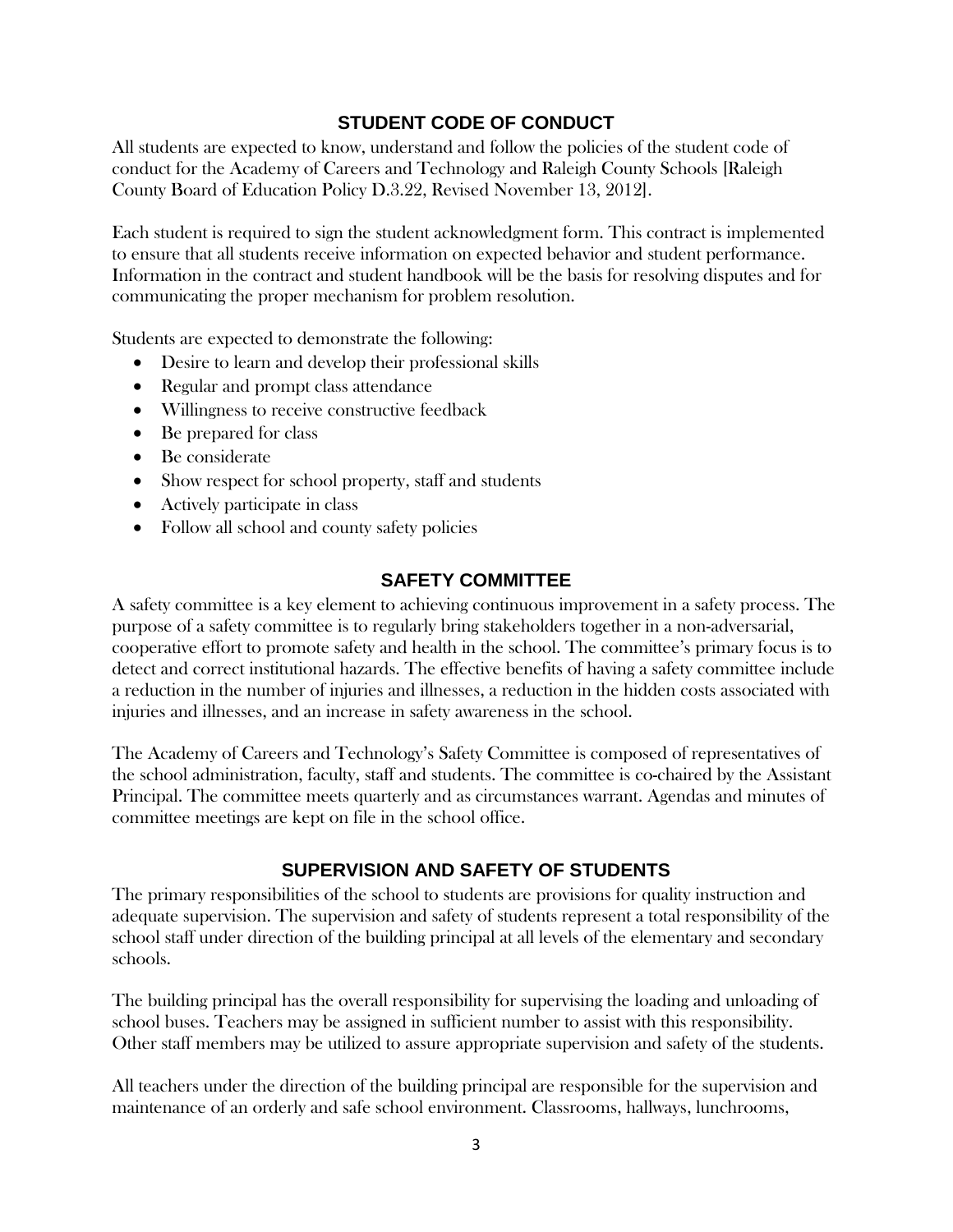concession stands, preschool, noon hour and after school activities shall be sufficiently supervised to assure the safety and proper conduct of students present. Students shall be adequately supervised at all school-sponsored activities that occur after school hours, in the evenings or at other times when school is not generally in session, whether held on or off school grounds. Such activities include but are not limited to field trips and co-curricular activities. [Raleigh County Board of Education Policy D.3.5, Revised April 8, 2014]

#### **CLOSED CAMPUS POLICY**

<span id="page-4-0"></span>All Raleigh County schools will maintain a closed campus. This policy allows adequate property control and appropriate security measures with the primary purpose being the protection of students, employees, visitors and school property. The Superintendent along with district level administrators and building level administrators shall enforce this policy. Students are to remain on campus throughout their scheduled school day. Students may NOT leave campus during school hours. Student wishing to leave during scheduled school hours must present, to the school administration, a note from a parent or guardian explaining the reason for leaving the campus. Upon receipt, the administration will either grant or deny the request. The note must be presented to the administration with enough time for verification (minimum of two hours before a student leaves campus).

Parents or guardians with proper identification can personally sign out their student(s). Emergency situations will be handled on an individual basis by the school administration.

Students are not allowed in parking lots during school hours without proper authorization by the principal or designee.

#### **VISITORS**

<span id="page-4-1"></span>Any person not on an official class roster is considered a visitor. In order to properly monitor the safety of students and staff, all visitors who wish to enter classrooms must report to the office, sign in, and present a photo ID in exchange for a visitor's pass. Visitors are not to contact students, stand in hallways, visit classrooms or areas of the building without the approval from office staff.

Raleigh County Board of Education employees must show their official county photo ID upon entering the building. They will not be required to exchange their ID for a visitor's pass, but will receive a school visitor's pass which will be left in the school office upon leaving the building.

School personnel should notify the office if expecting any visitors or presenters. Those visitors should report to the office upon arriving at the school and sign in and out.

Anyone in violation of this policy may be reported to the appropriate police department or to emergency services.

#### **LOITERING**

<span id="page-4-2"></span>Persons not enrolled or employed by the Raleigh County Board of Education shall not loiter on or about any school, school building, or school grounds without permission from a building level administrator.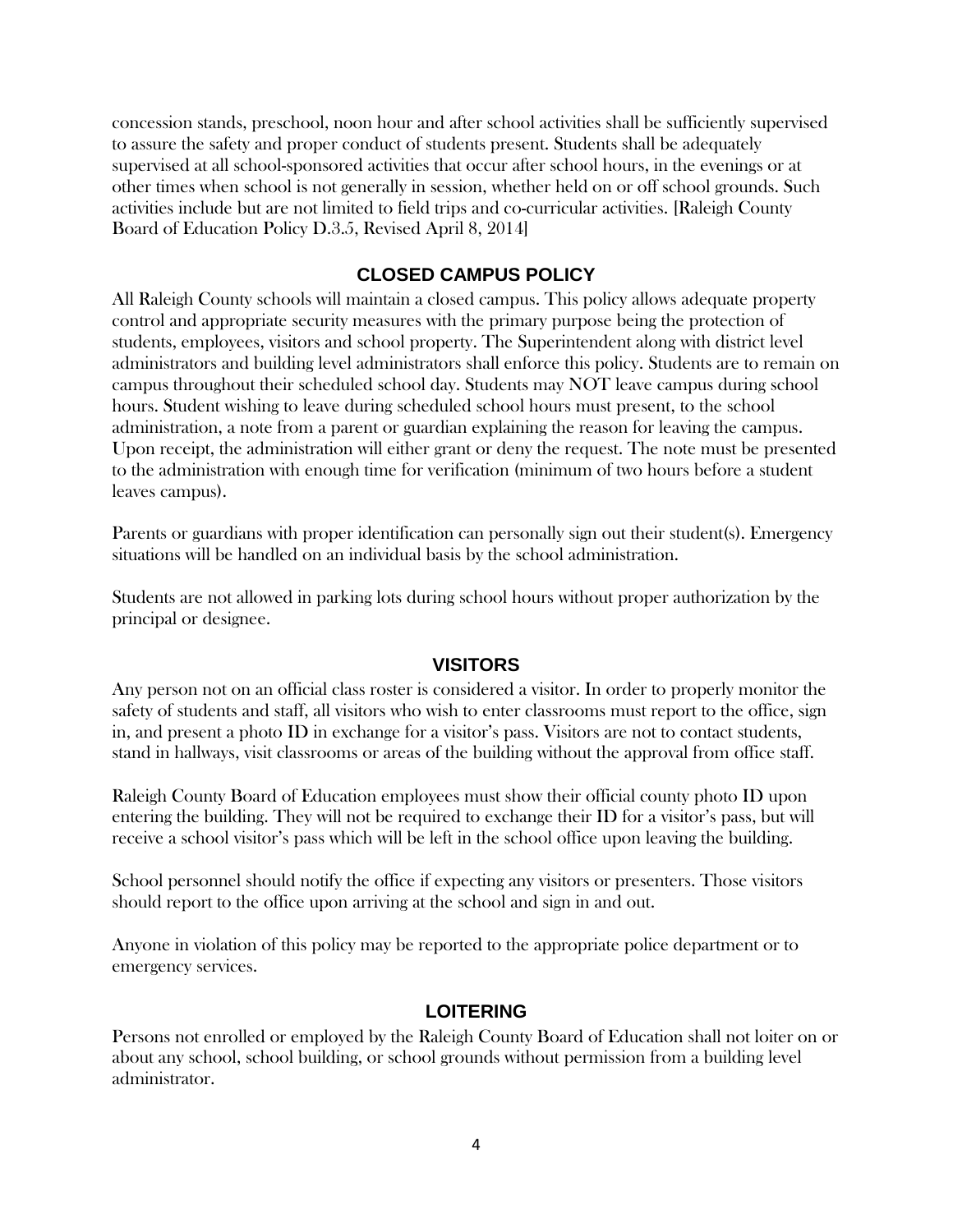According to WV Code 61-6-14A, any person who violates the loitering law shall be guilty of a misdemeanor, and upon conviction for the first offense thereof, shall be fined not more than one hundred dollars, or imprisoned in the county jail not more than thirty days, or both such fine and imprisonment. Upon a second conviction, any such person shall be fined not more than five hundred dollars, or imprisoned in the county jail no more than one year, or both such fine and imprisonment.

#### **SCHOOL ACCESS SAFETY PLAN**

<span id="page-5-0"></span>ACT has implemented the Raleigh County School Access Safety Plan. All doors are locked at all times. Entrance to the school will be at the front entrance and may require buzzing the front desk and producing identification. Students who leave their assigned area may find themselves locked out of the building.

#### **RESPONSE TEAMS**

<span id="page-5-1"></span>The Academy of Careers and Technology has formed two teams of school personnel to respond in the event of a medical emergency or conflict resolution situation (Appendix B).

RESPONSE TEAM A is a medical emergency team consisting of nine members. Included in the team arte a school administrator and at least one registered nurse, who is also an instructor at the school. Two members will remove other students from the area to alleviate confusion and chaotictype situations. An RN or LPN and two other team members will visually assess the condition of the injured person(s) and render immediate medical aid. Another member will record all medical actions taken and file the necessary reports with the school authorities. The other members will be on the scene to assist or direct emergency crews to the site of the problem. An administrator will notify the parents as soon as possible as to the disposition of the student.

RESPONSE TEAM B is a conflict resolution team consisting of nine members including a school administrator. Three members will remove congregating students from the area while other members work directly on resolving the conflict status between the students. After control is gained, one member of the team will record a description of the problem and methods utilized to defuse the conflict. Parents will be notified regarding the dispensation of disciplinary or other forms of administrative action needed to resolve the situation.

#### **CAMPUS SECURITY**

<span id="page-5-2"></span>Faculty and staff at ACT make every effort to keep students safe, secure, and free of harassment. If, at any time, a student feels they need to report a problem, they should do so immediately by speaking with the teacher, counselor, or administration. In addition, Raleigh County Schools provides a 24-hour hotline for all students. Call 1-866-723-3982, to report confidentially and anonymously any activity that may hurt students or the school.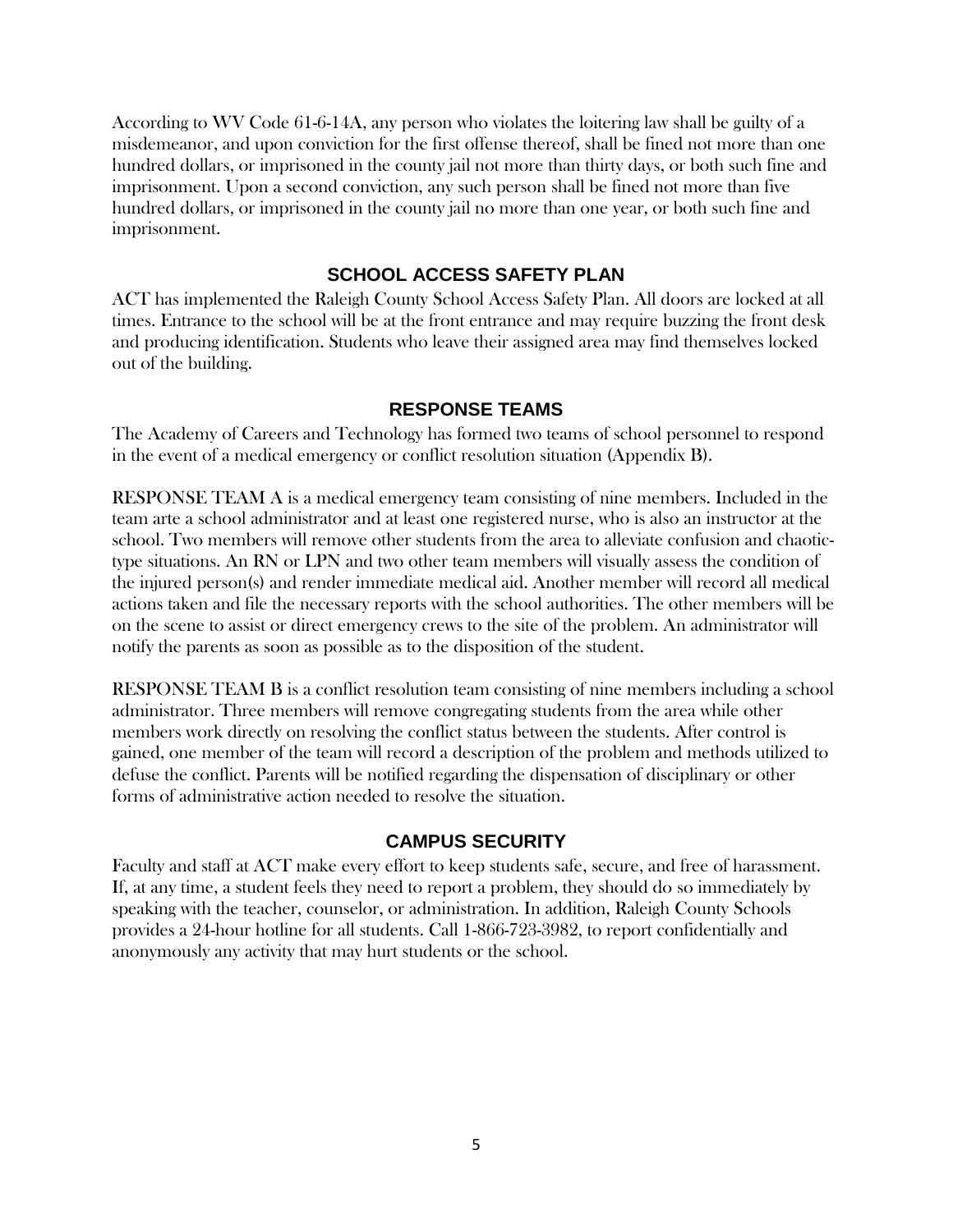The Campus Security Act requires all schools receiving certain federal funds to disclose campus crime statistics to employees, students, and potential students.

| <b>ON-CAMPUS CRIME STATISTICS</b> |           |               |               |               |               |           |
|-----------------------------------|-----------|---------------|---------------|---------------|---------------|-----------|
|                                   | 2007-2008 | 2008-<br>2009 | 2009-<br>2010 | 2010-<br>2011 | 2011-<br>2012 | 2012-2013 |
| Murder                            | $\theta$  | $\theta$      | $\theta$      | $\theta$      | $\theta$      | $\theta$  |
| <b>Sex Offenses</b>               | $\theta$  | $\theta$      | $\theta$      | $\theta$      | $\theta$      | $\theta$  |
| Aggravated<br>Assault             | $\theta$  | $\theta$      | $\theta$      | $\theta$      | $\theta$      | $\theta$  |
| Robbery                           | $\theta$  | $\theta$      | $\theta$      | $\theta$      | $\theta$      | $\theta$  |
| <b>Burglary</b>                   | $\theta$  | $\theta$      | $\theta$      | $\theta$      | $\theta$      | $\theta$  |
| <b>Motor Vehicle</b><br>Theft     | $\theta$  | $\theta$      | $\theta$      | $\theta$      | $\theta$      | $\theta$  |
| <b>ARREST</b>                     |           |               |               |               |               |           |
| <b>Liquor Violations</b>          | $\theta$  | $\theta$      | $\theta$      | $\theta$      | $\theta$      | $\theta$  |
| Drug Violations                   | $\theta$  | $\theta$      | $\theta$      | $\theta$      | $\theta$      | $\theta$  |
| Weapons<br><b>Violations</b>      | $\theta$  | $\theta$      | $\theta$      | $\theta$      | $\Omega$      | $\theta$  |

#### **SEXUAL HARASSMENT AND OFFENSES**

<span id="page-6-0"></span>Sexual harassment is a form of sex discrimination which violates Section 703 of Title VII of the Civil Rights Act of 1964, as amended, 42 U.S.C. S2000e, et seg. Title IX of the Education Amendments of 1972, 20U.S.C. S1681, et seg. and WV Code S 5-11-1, et seg. The West Virginia Human Rights Act.

It is the policy of the Raleigh County Board of Education to maintain a learning and working environment that is free from sexual harassment. The Board prohibits any form of sexual harassment. Sexual harassment consists of unwelcome sexual advances, requests for sexual favors, sexually motivated physical conduct or other verbal or physical conduct or communication of a sexual nature when:

- a. Submission to that conduct or communication is made a term or condition, either explicitly or implicitly, of obtaining or retaining employment, or of obtaining an education; or
- b. Submission to or rejection of that conduct or communication by an individual is used as a factor in decisions affecting that individual's employment or education; or
- c. That conduct or communication has the purpose or effect of substantially or unreasonably interfering with an individual's employment or education, or creating an intimidating, hostile, or offensive employment or education environment.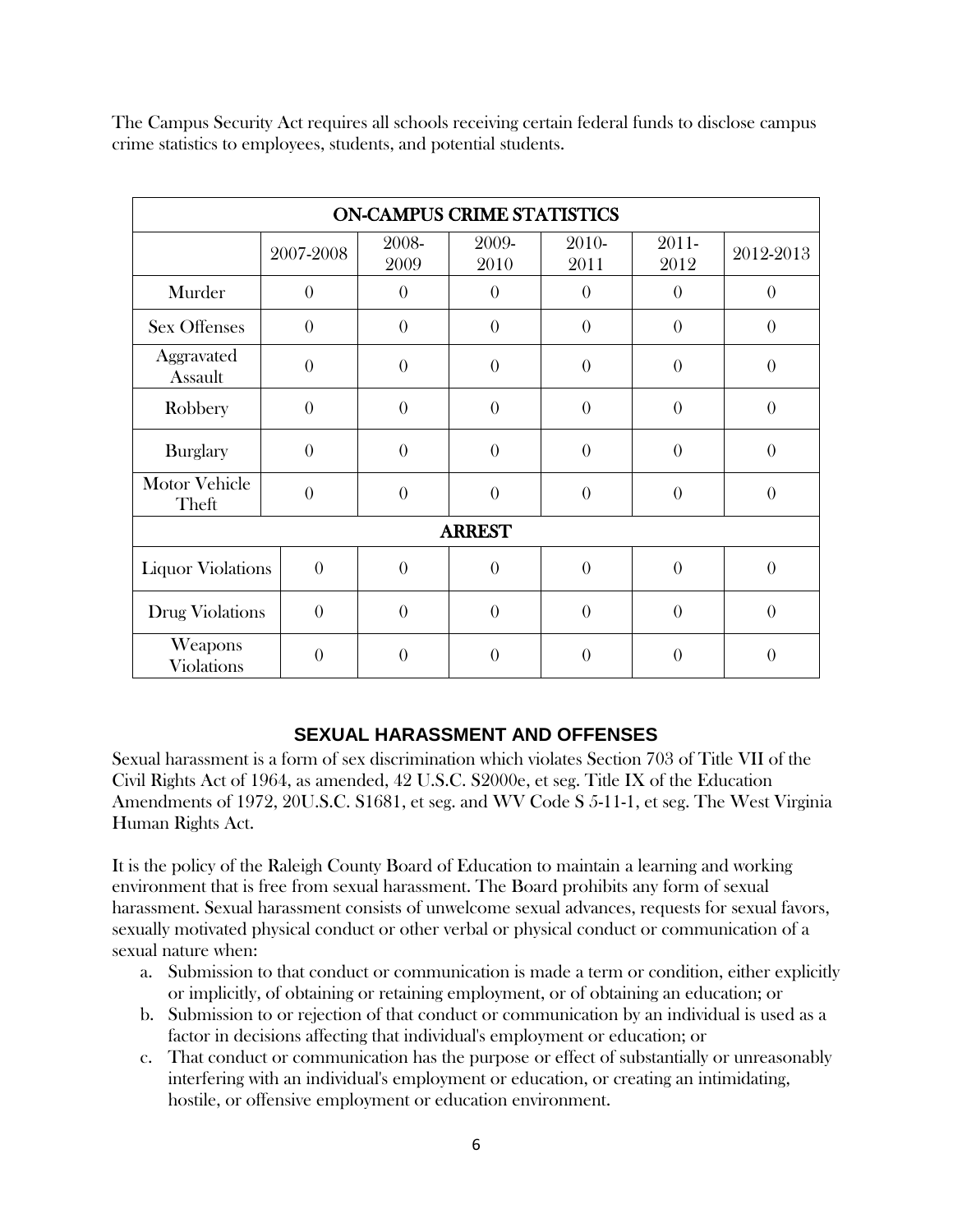Any sexual harassment as defined, when perpetrated on any student or employee by any student or employee, will be treated as sexual harassment under this policy. This includes any alleged acts committed on school grounds or at school-sponsored events regardless of where those events occur, as well as any alleged acts committed while outside groups are using school facilities.

It shall be a violation of this policy for any student or employee of the Raleigh County School District to harass a student or an employee through conduct or communication of a sexual nature as defined by this policy. The Raleigh County Board of Education will act to investigate all complaints, formal, informal, verbal or written, of sexual harassment and will discipline any student or employee who sexually harasses a student or employee of the school district.

The building principal is the person responsible for receiving oral or written reports of harassment or violence at the building level. Upon receipt of a report, the principal must notify the Board's Human Rights/Title IX Compliance Officer. A written copy of the Raleigh County Schools Complaint Form (Appendix C) will be forwarded by the end of the next working day to the Human Rights/Title IX Compliance Officer. If the report was given to the building principal verbally, the principal shall reduce it to written form before the close of the next working day and forward it to the Human Rights/Title IX Compliance Officer. Failure to forward any discrimination or harassment report or complaint as provided herein will result in disciplinary action. If the complaint involves the building principal, the complaint shall be made directly to the Human Rights/Title IX Compliance Officer.

By authority of the Board, the Human Rights/Title IX Compliance Officer, upon receipt of a report or complaint alleging sexual harassment or discrimination, shall authorize an investigation within 48 hours of receiving the report from the building principal. This investigation may be conducted by a school official or officials of the school district or by a third party or third parties designated by the Superintendent in an impartial manner and by an impartial decision maker. The investigating party shall provide a written report of the status of the investigation within ten working days to the superintendent and the Human Rights Officer. [Raleigh County Board of Education Policy D.3.19, Revised June 12, 2012]

#### **BULLYING, HARRASSMENT, AND INTIMIDATION**

<span id="page-7-0"></span>All students are entitled to a safe, equitable and harassment-free school experience. Bullying, harassment, or intimidation will not be tolerated and shall be just cause for disciplinary action.

Harassment, intimidation or bullying means any intentional gesture, or any intentional electronic, written, verbal or physical act, communication, transmission or threat that:

- A. A reasonable person under the circumstances should know will have the effect of any one or more of the following:
	- 1. Physically harming a student;
	- 2. Damaging a student's property;
	- 3. Placing a student in reasonable fear of harm to his or her person; or
	- 4. Placing a student in reasonable fear of damage to his or her property;
- B. Is sufficiently severe, persistent or pervasive that it creates an intimidating, threatening or emotionally abusive educational environment for a student; or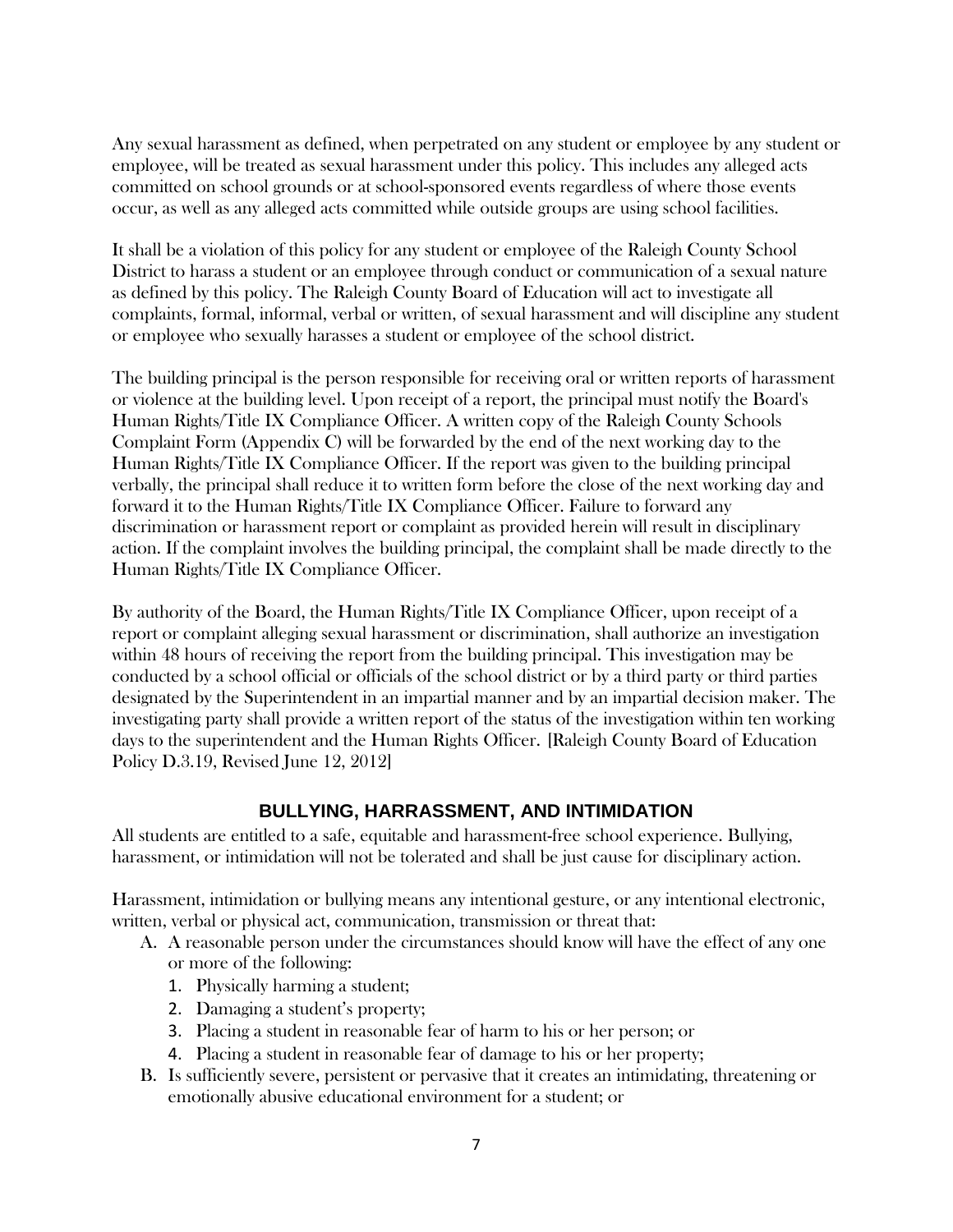- C. Disrupts or interferes with the orderly operation of the school.
- D. Includes any electronic act, communication, transmission or threat includes but is not limited to one which is administered via telephone, wireless phone, computer, pager, or any electronic or wireless device whatsoever, and includes but is not limited to transmission of any image or voice, email or text message using any such device.
- E. Bullying means systematically and chronically inflicting physical hurt or psychological distress on one or more student(s). It is further defined as: unwanted purposeful written, verbal, nonverbal, or physical behavior, including but not limited to any threatening, insulting, or dehumanizing gesture, by an adult or student, that has the potential to create an intimidating, hostile, or offensive educational environment or cause long term damage; cause discomfort or humiliation; or unreasonably interfere with the individual's school performance or participation, is carried out repeatedly and is often characterized by an imbalance of power. Bullying may involve, but is not limited to:
	- 1. Unwanted teasing,
	- 2. Threatening,
	- 3. Intimidating,
	- 4. Stalking,
	- 5. Cyber stalking,
	- 6. Cyber bullying,
	- 7. Physical violence,
	- 8. Theft,
	- 9. Sexual harassment,
	- 10. Religious or racial harassment,
	- 11. Public humiliation,
	- 12. Destruction of school or personal property,
	- 13. Social exclusion, including incitement and/or coercion,
	- 14. Rumor or spreading of falsehoods,
	- 15. Harassment means any threatening, insulting, or dehumanizing gesture, use of technology, computer software, or written, verbal or physical conduct directed against a student that:
		- a. Places a student in reasonable fear of harm to his or her person or damage to his or her property;
		- b. Has the effect of substantially interfering with a student's educational performance, opportunities, or benefits;
		- c. Has the effect of substantially negatively impacting a student's emotional or mental well-being; or
		- d. Has the effect of substantially disrupting the orderly operation of a school environment.

At each school, the principal/designee is responsible for receiving oral or written complaints alleging violations of this policy. Students may report complaints of bullying to faculty or staff. All faculty and staff are required and must report, in writing, any allegations of bullying violations involving students to the principal/designee or appropriate county administrator. Failure to report will result in action(s) or discipline of employee consistent with Policy 5310.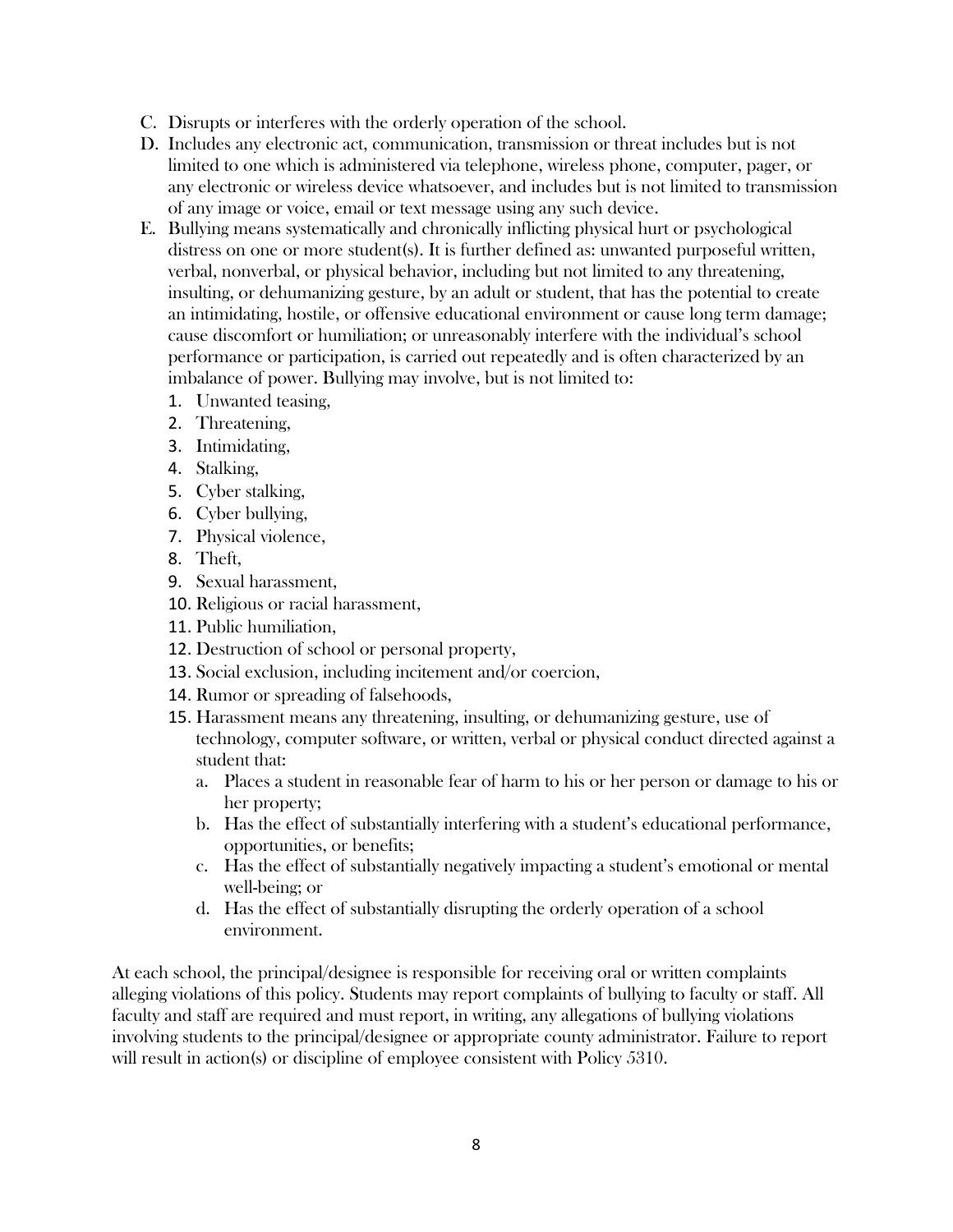Any student (and/or the parent on that complainant's behalf if the complainant is a minor) who believes he/she is a victim of bullying or any individual, including any student who has knowledge of any incident(s) involving bullying of students is strongly encouraged to report the incident(s) in writing to a school official. Complaints should be filed as soon as possible after the alleged incident using Raleigh County Schools Complaint Form (Appendix C). Any anonymous complaint may be taken on the Safe Schools Helpline 24 hours a day at 1-866-723-3982. [Raleigh County Board of Education Policy D.3.20, Revised June 12, 2012]

#### **SAFETY DRILLS**

<span id="page-9-0"></span>During the school year, ten fire drills and four lockdown drills are held to acquaint students with the proper procedures for evacuation or lockdown in an emergency. School personnel are provided with a notebook that contains detailed instructions for each contingency (Appendix D). Each student should cooperate with his/her instructor in learning the proper techniques for evacuation and clearance of the building or lockdown.

#### **SAFETY REGULATIONS**

<span id="page-9-1"></span>The Academy of Careers and Technology makes every effort possible to provide a safe working environment in all its instructional programs. Every student will be required to demonstrate and practice safe work habits at all times. In instructional areas where potentially dangerous machines and/or materials are used, all students, instructors and visitors must wear appropriate protective equipment. This includes appropriate shoes and safety glasses in all shop areas.

The Academy of Careers and Technology promotes and enforces safety rules and regulations according to standards set up by the Occupational Safety and Health Administration (OSHA). Safety rules will be reviewed by the instructors at the beginning of the year and throughout the program. Each student is to follow all safety rules. Safety tests are administered in every technical program. One hundred percent (100%) success is required of all students before they are cleared to work in lab or shop areas and operate equipment. It is the student's responsibility to follow the safety regulations established for their career and technical program. Students are to report all accidents/injuries to their instructor immediately and complete a Student Accident Report. Failure to abide by all safety regulations will result in disciplinary action.

#### **EMPLOYEE ACCIDENT REPORTING POLICY**

<span id="page-9-2"></span>The Raleigh County Board of Education takes the safety of every employee very seriously. In this regard, prompt reporting of all accidents is critical to ensure employees receive the best care possible and so that future accidents can be prevented. This operating procedure establishes a systematic process to ensure that accidents/incidents are properly reported and documented in a timely manner.

All Raleigh County Board of Education employees, including administrators, teachers, and service personnel are responsible for reporting all accidents which occur at work. This includes any accident or injury related to employment. All "near misses" which could have been resulted in injury or lost time shall also be reported.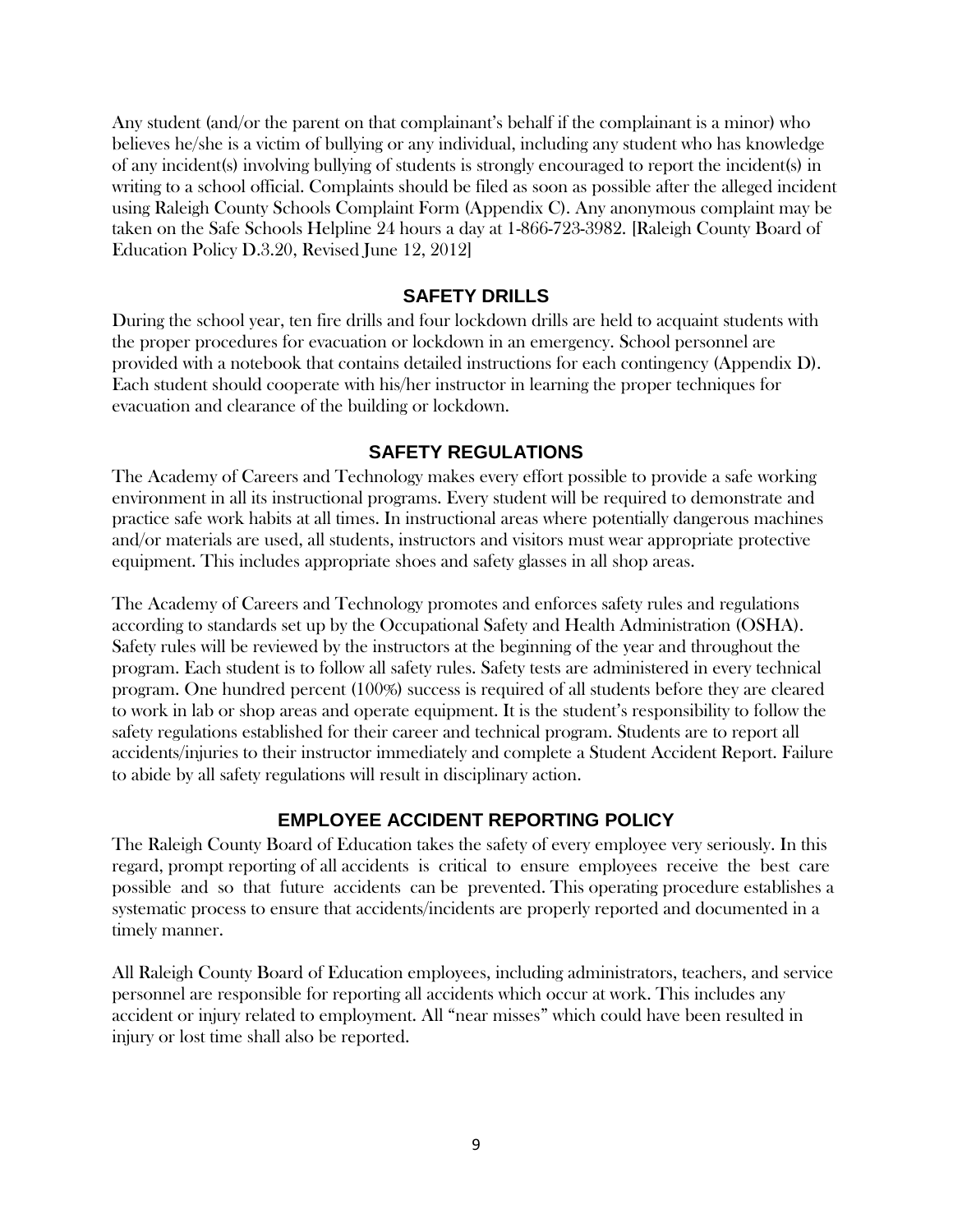#### **Reporting**

When an employee sustains an on-the-job injury, the employee should notify his/her supervisor immediately, if possible, and in any event within 24 hours of the time of the injury. If the injury first becomes apparent after the employee has completed the normal work day or work week, the employee must still notify the supervisor by the next scheduled work day after the date of the employee becomes aware of the injury. Failure to properly report an incident can result in disciplinary action and/or denial of benefits.

Information about the injury and the related accident/incident is to be provided by the administrator/supervisor by completing the Employee Accident Report form (Appendix E) and submitting a copy to the Office of Safety & Loss Control upon its completion.

The Employee Accident Report form should be signed by the employee and supervisor. If the employee is unable or refuses to complete and sign the form, the supervisor who has knowledge of the accident should, within 24 hours, complete as much of the report as possible and submit the Employee Accident Report form.

#### Medical Evaluation

Any employee seeking medical treatment is required to contact the Office of Safety & Loss Control as soon as possible.

If medical care is required, the employee should consult the Preferred Provider Network (PPN) available by calling the Safety Director or the local claims office to identify medical providers appropriate for treatment.

All employees are required to return to work following medical treatment and report to the supervisor. If it's not medically possible to return to work, the employee should report to the supervisor following the medical evaluation. Report the medical status and provide documentation to the supervisor and the Office of Safety & Loss Control within two (2) calendar days following any related medical evaluations.

When an employee is absent from work due to an injury, doctor's excuses are required for the entire period of the absence.

A doctor's excuse must be obtained and contain the following:

- Physician Name
- Physician Address
- Physician Signature
- Date of Visit
- Coverage Dates

Employees who miss more than three (3) workdays are required to report to the Office of Safety & Loss Control at the Central Office for required paperwork.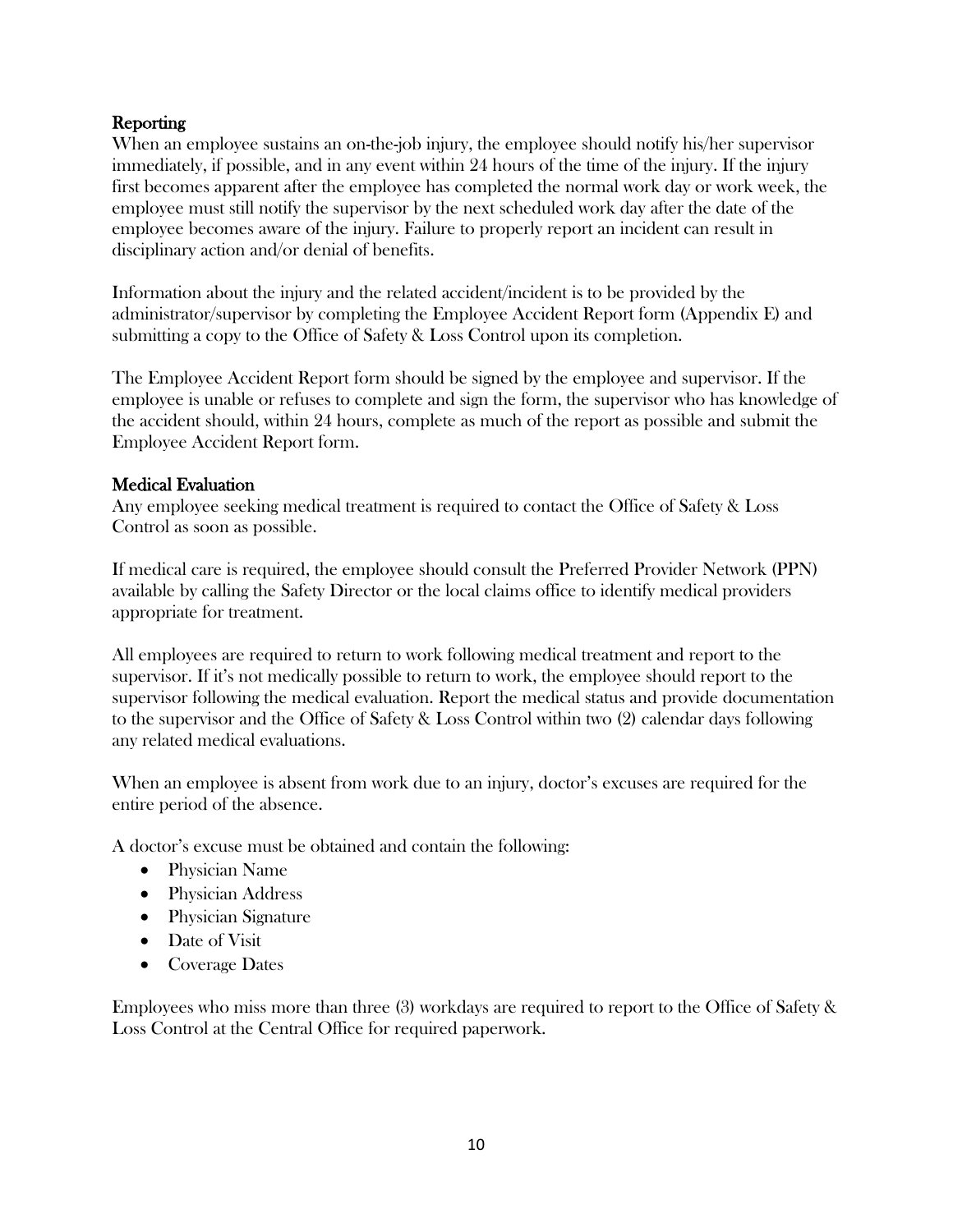#### Enforcement

An employee, who violates any provision of the Board's Accident Reporting Policy, or any regulations or procedures related thereto, shall be subject to the following incremental disciplinary steps:

- 1. Documented conference with immediate supervisor
- 2. Formal written reprimand from immediate supervisor
- 3. Placement on a 30-day improvement plan\*
- 4. Five-day suspension without pay by the Superintendent and approval of the Raleigh County Board of Education
- 5. Dismissal

\*Improvement plan procedure will follow West Virginia Board of Education Policy 5310 for Professional Personnel and West Virginia Board of Education Policy 5314 for Service Personnel.

#### Analysis

A thorough analysis of the accident will follow after the filing of the report by the Office of Safety & Loss Control or designee (Appendix F).

As part of the analysis, the employee may be asked to attend the Raleigh County Board of Education's Safety Committee meeting for an Injured Employee Interview with the committee. [Raleigh County Board of Education Policy B.4.6, Revised August 14, 2012]

#### **STUDENT AND VISITOR ACCIDENT REPORTING POLICY**

<span id="page-11-0"></span>It is the policy of the Raleigh County Board of Education to have a record of all student and visitor accidents that occur throughout the district.

The Office of Safety & Loss Control will receive and maintain a copy of the report of all accidents that occur. The reports shall be provided to the Office of Safety & Loss Control within 24 hours of occurrence or immediately if the student or visitor is taken out of the school for medical attention.

Student and Visitor Accident Reports received by the Office of Safety & Loss Control are forwarded daily to the West Virginia Board of Risk and Insurance Management for review and processing. All questions and concerns about a student or visitor incident should be directed to the Director of Safety at 304-256-4500 ext. 3355.

#### Student Accident Procedure

- 1. Student has an accident or is injured on school property.
- 2. The principal/assistant principal /supervising adult assesses the situation.
- 3. Parent/guardian is called.
- 4. If a student injury requires emergency medical treatment, the principal will instruct a staff member to call 911 for Emergency Medical Services (EMS).
- 5. First aid is administered.
- 6. A staff member will stay with the student until EMS arrives.
- 7. Office personnel will copy emergency card and will have it available for EMS.
- 8. Student Accident Report (Appendix G) is filled out by the staff member who saw the accident. Fill out accident report completely giving as much information as possible using additional pages as necessary.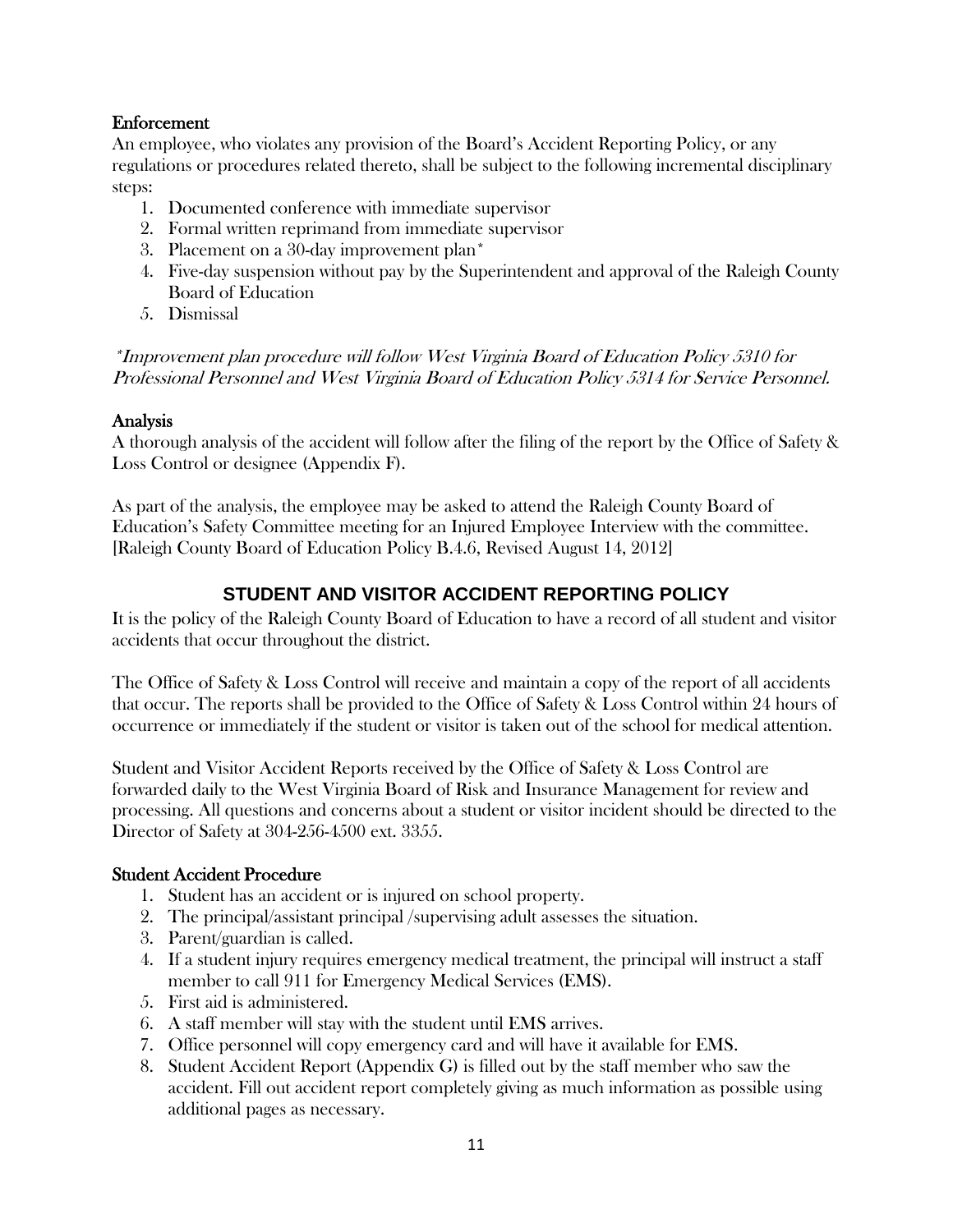- 9. Student Accident Report is submitted to the principal for signature. The signed original report is to be kept at the school.
- 10. Copy of the report is sent to the Office of Safety & Loss Control within 24 hours of occurrence or immediately if student is taken out of the school for medical attention.
- 11. Student Accident Report is submitted to the West Virginia Board of Risk and Insurance Management.

#### Visitor Accident Procedure

- 1. Visitor has an accident or is injured on school property.
- 2. The principal/assistant principal/supervising adult assesses the situation.
- 3. Parent/guardian is called, if a visitor is a minor.
- 4. If a visitor injury requires emergency medical treatment, the principal will instruct a staff member to call 911 for Emergency Medical Services (EMS).
- 5. First aid is administered.
- 6. A staff member will stay with the visitor until EMS arrives.
- 7. Visitor Accident Report (Appendix H) is filled out by the staff member who saw the accident.
- 8. Fill out accident report completely giving as much information as possible using additional pages as necessary.
- 9. Visitor Accident Report is submitted to the principal/department head for signature. The original report is to be kept at the school/department.
- 10. Copy of the report is sent to the Office of Safety & Loss Control within 24 hours of occurrence or immediately if visitor is taken out of the school/department for medical attention.
- 11. Student Accident Report is submitted to the West Virginia Board of Risk and Insurance Management.

[Raleigh County Board of Education Policy B.4.6A, Revised October 8, 2013]

#### **STUDENT INSURANCE**

<span id="page-12-0"></span>Secondary students are covered by an all-district county accident insurance. The insurance is a base plan, but additional coverage can be obtained through Raleigh County Schools. Adult students must present proof of insurance to the school office.

Each student will be required to provide information regarding their health coverage in preparing a Personal Information Form, which will be filed in the appropriate classroom/lab area and the assistant principal's office.

All students must have insurance coverage to participate in on-the-job training.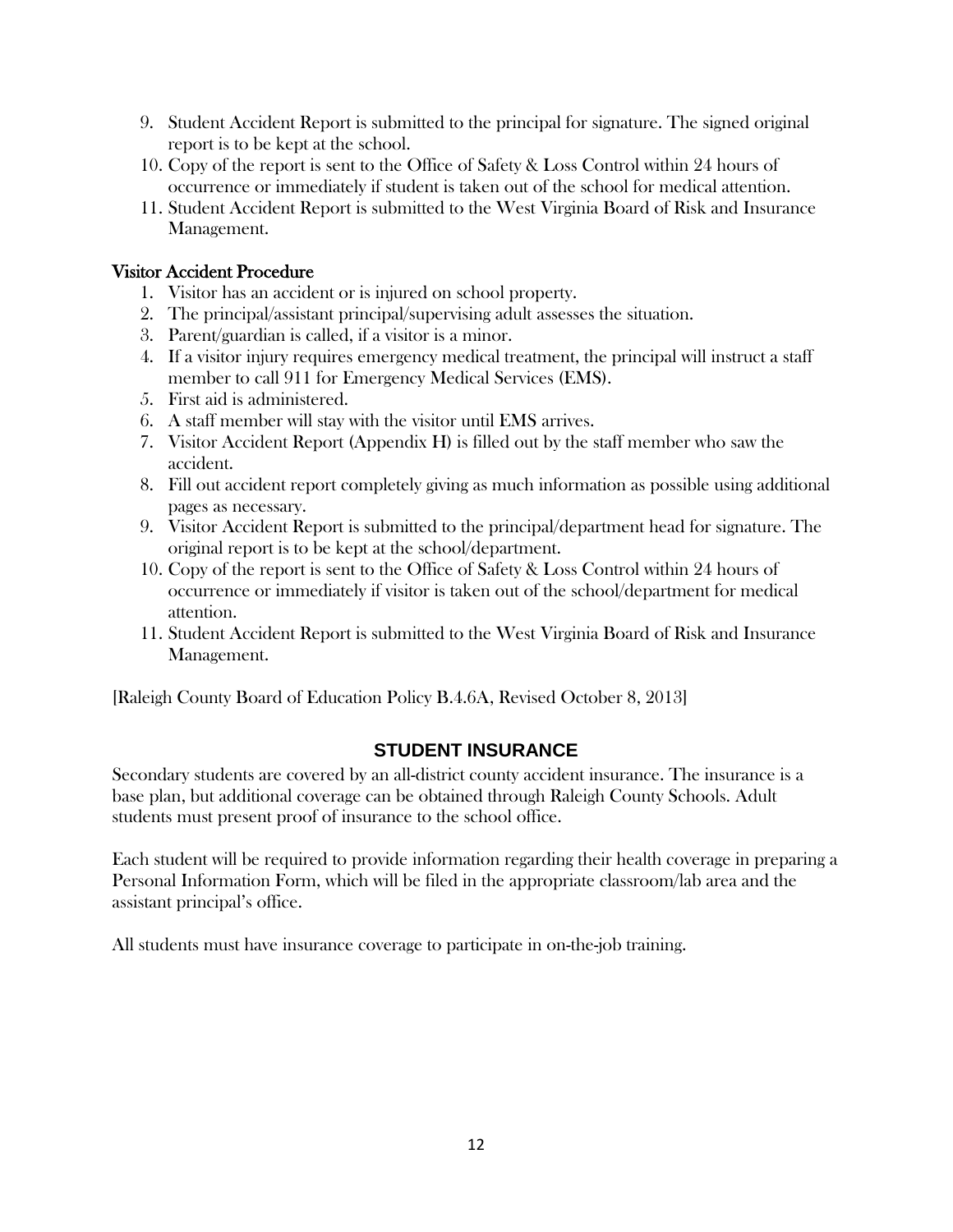#### <span id="page-13-0"></span>**APPENDIX A MEDICATION INSTRUCTIONS AND AUTHORIZATION**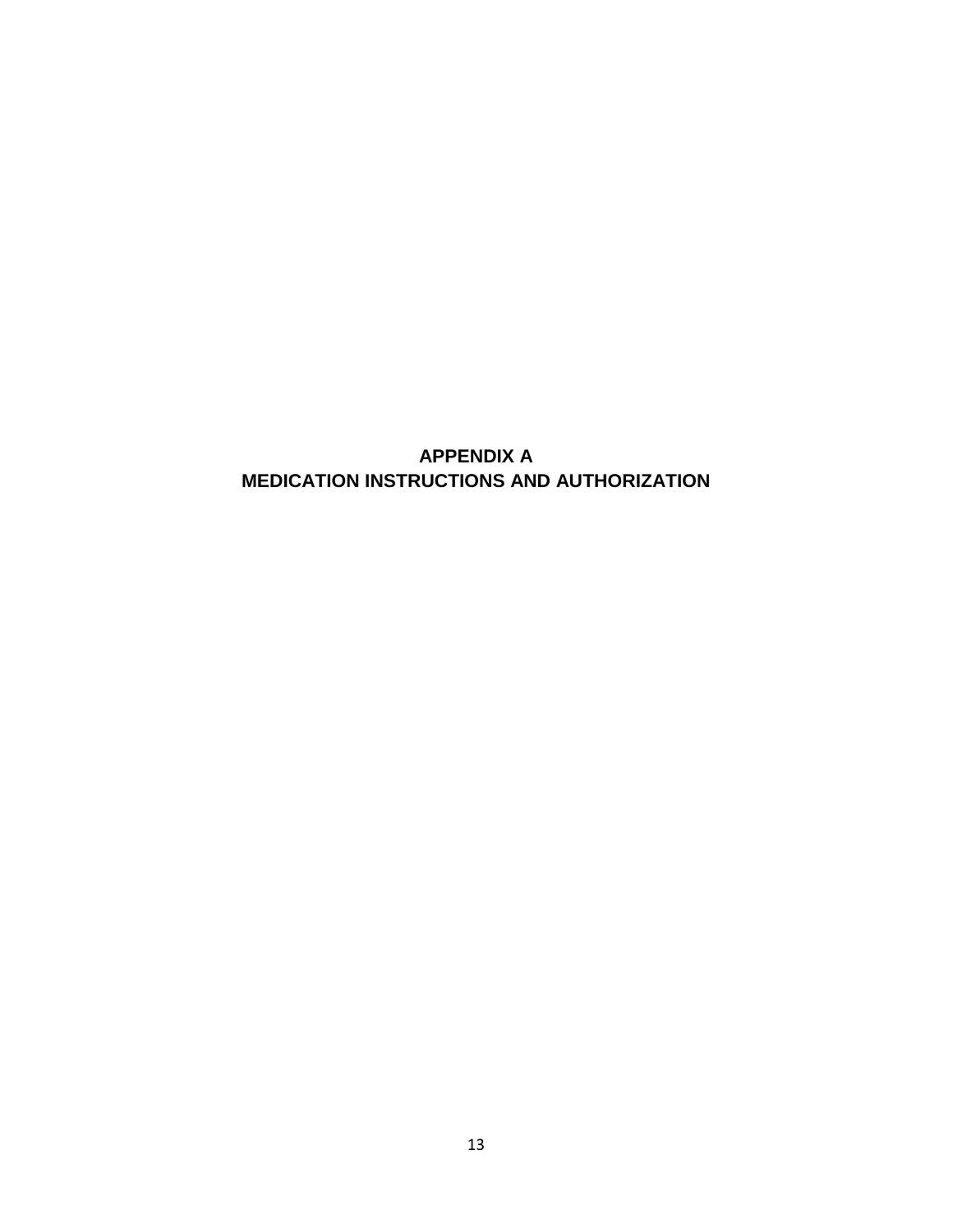#### Raleigh County Schools - Health Services **Medication Instructions and Authorization** School V

|  | School Year: |  |
|--|--------------|--|
|--|--------------|--|

| <b>Student Name:</b>                                                                                         | <b>About this Form and Medications</b>                                                                                                                                                                                                                                                                                                                                                                                                       |
|--------------------------------------------------------------------------------------------------------------|----------------------------------------------------------------------------------------------------------------------------------------------------------------------------------------------------------------------------------------------------------------------------------------------------------------------------------------------------------------------------------------------------------------------------------------------|
| Date of Birth:                                                                                               | . This form must be completed and signed by a<br>kcensed prescriber and a parent/guardian.                                                                                                                                                                                                                                                                                                                                                   |
| Address:<br>Telephone:<br>_____________________________________Grade: _____________<br>School:<br>Physician: | · A separate form is required for each medication.<br>All medication changes (e.g. dosage, time, etc.)<br>require a new form.<br>· Some medications may be given by unlicensed<br>personnel designated and trained by Health<br>$\sim$<br>Services.<br>. The medication must be delivered to the school in<br>the original container by the parent/guardian unless<br>otherwise authorized by Raleigh County Schools and<br>Health Services. |
| To be completed by Prescriber                                                                                |                                                                                                                                                                                                                                                                                                                                                                                                                                              |
| Medication:                                                                                                  | Dosage:<br><u> 1980 - Jan James Barnett, fransk politik (</u>                                                                                                                                                                                                                                                                                                                                                                                |
| Directions:                                                                                                  | Route:<br><u> 1989 - John Stone, Amerikan berlingt av den større og større og større og større og større og større og s</u>                                                                                                                                                                                                                                                                                                                  |
| Specific time(s) to be administered:                                                                         |                                                                                                                                                                                                                                                                                                                                                                                                                                              |
|                                                                                                              | $\sim 10^{-1}$                                                                                                                                                                                                                                                                                                                                                                                                                               |
| Allergies:                                                                                                   |                                                                                                                                                                                                                                                                                                                                                                                                                                              |
| <b>Special Instructions:</b>                                                                                 | a sa karang atau sa karang tanggan dari sa sa sa sa sa masa na mga masa ng mga matatagan na may na may na may                                                                                                                                                                                                                                                                                                                                |
|                                                                                                              | This medication may be self-administered (if eligible according to district policy).                                                                                                                                                                                                                                                                                                                                                         |
|                                                                                                              | This medication may be carried by the student (if eligible according to district policy).                                                                                                                                                                                                                                                                                                                                                    |
| Prescriber Signature                                                                                         | Date<br><b>Prescriber Phone Number</b>                                                                                                                                                                                                                                                                                                                                                                                                       |

isible, all medications si medication at school according to county policy. I also understand and agree that the school nurse may talk with the prescriber and his or her staff, as well as school personnel, regarding my child's condition and administration of this medication and its effects. I further understand that the school, county school board and its employees or agents are exempt from any liability, except for willful and wanton conduct, as a result of injury arising from the self-medication of asthma medication by the student and agree to indemnify and hold harmless the school, the county board of education and its employees or guardians and agents against any claims arising from the self-administration of asthma medications.

| Parent/Guardian Signature | Parent/Guardian Phone Number | Date |
|---------------------------|------------------------------|------|
|                           |                              |      |

 $\ddot{\phantom{0}}$ 

 $\overline{\phantom{a}}$ 

 $\ddot{\cdot}$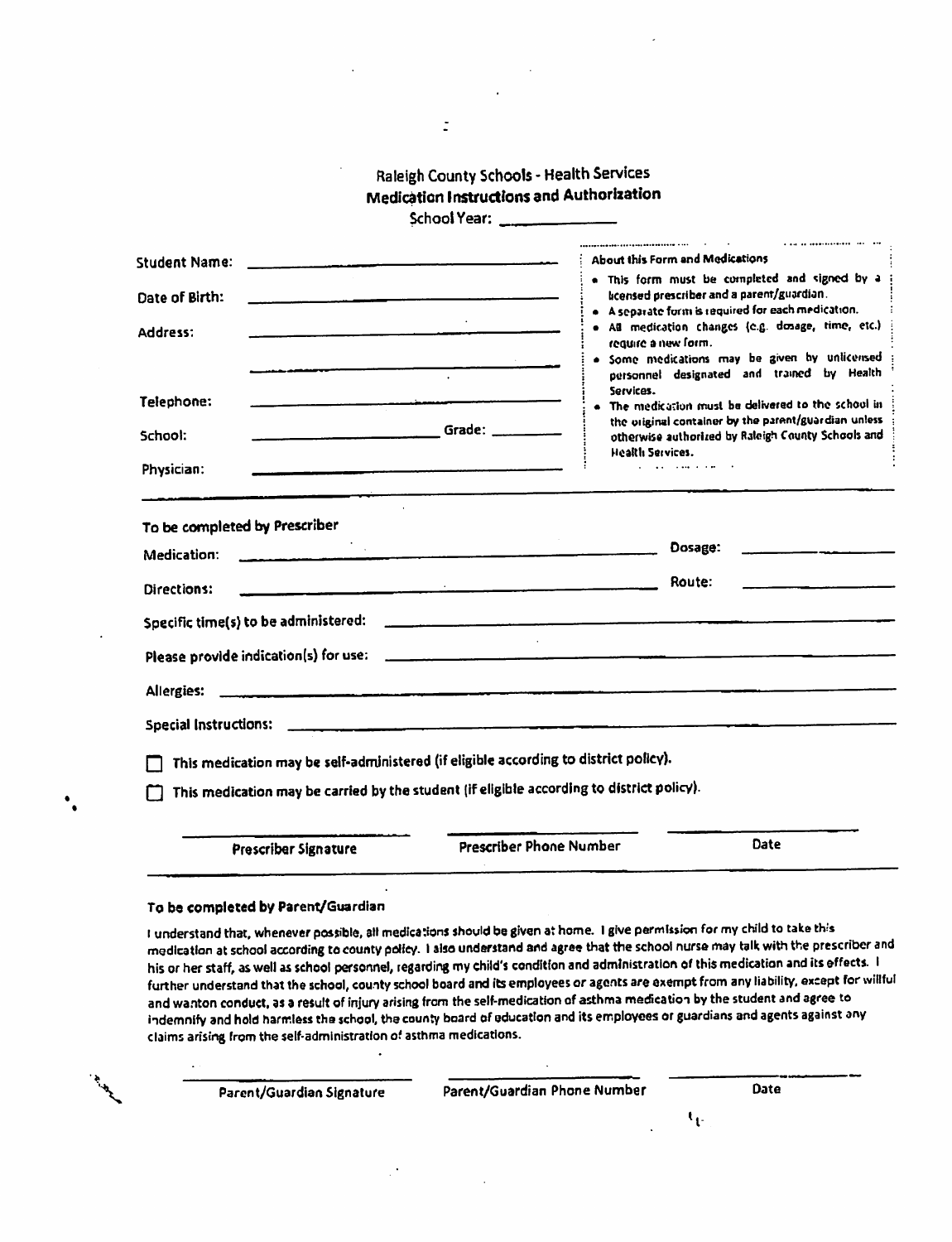### <span id="page-15-0"></span>**APPENDIX B EMERGENCY RESPONSE TEAMS**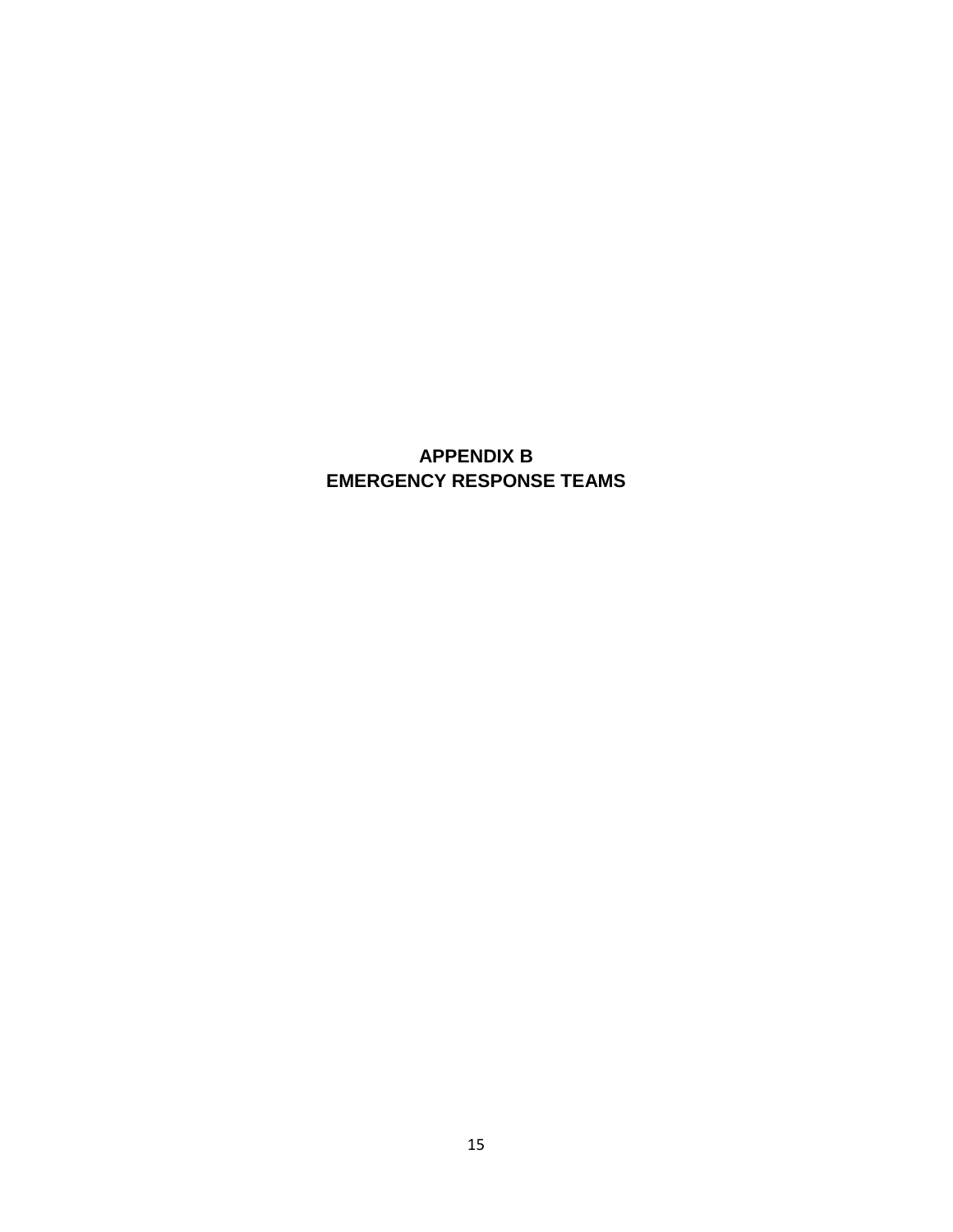#### ACADEMY OF CAREERS AND TECHNOLOGY RESPONSE TEAM A – MEDICAL EMERGENCY

RESPONSE TEAM A is a medical emergency team consisting of nine members. Included in the team arte a school administrator and at least one registered nurse, who is also an instructor at the school.

Two members will remove other students from the area to alleviate confusion and chaotic-type situations. An RN or LPN and two other team members will visually assess the condition of the injured person(s) and render immediate medical aid.

Another member will record all medical actions taken and file the necessary reports with the school authorities. The other members will be on the scene to assist or direct emergency crews to the site of the problem.

An administrator will notify the parents as soon as possible as to the disposition of the student.

| Member(s)              | Role                       | Class Cover      |
|------------------------|----------------------------|------------------|
| Charles Pack/Jeff Lacy | Administrators             |                  |
| Rene' Shiflett         | Team Leader                | Matt Harper      |
| Debbie Adkins          | <b>LPN</b>                 | Ann Thomas       |
| David Richmond         | <b>Student Control</b>     | Jeff Harrah      |
| David Cole             | <b>Student Control</b>     | Tina Waycaster   |
| <b>Cathy Moore</b>     | Recorder                   |                  |
| Carrie Ross            | <b>RN</b>                  | <b>LPN</b> Staff |
| Steve Simmerman        | Custodian                  |                  |
| Anne Meadows           | <b>Emergency Direction</b> |                  |

Response Team A consists of: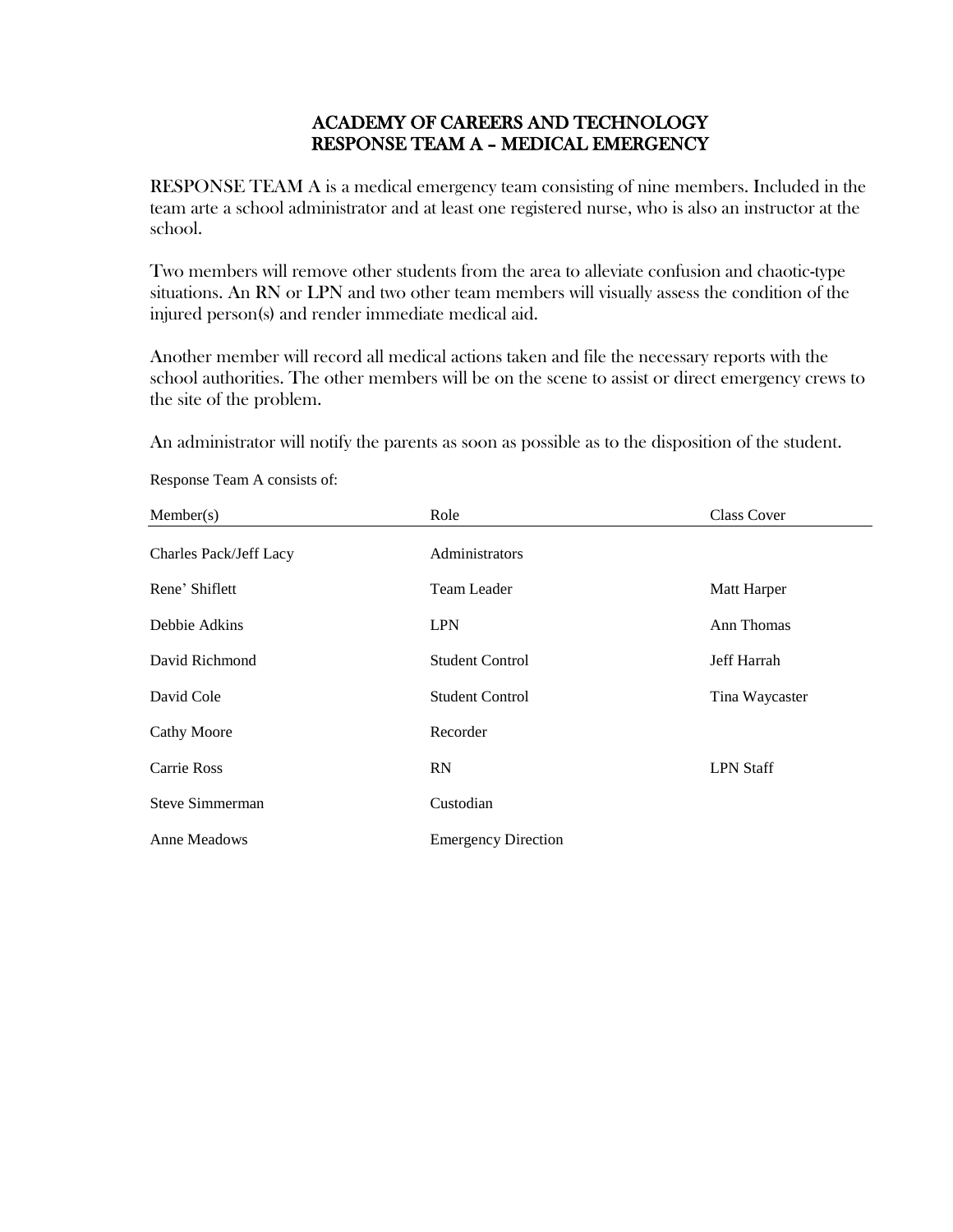#### ACADEMY OF CAREERS AND TECHNOLOGY RESPONSE TEAM B – CONFLICT RESOLUTION

RESPONSE TEAM B is a conflict resolution team consisting of nine members including a school administrator.

Three members will remove congregating students from the area while other members work directly on resolving the conflict status between the students.

After control is gained, one member of the team will record a description of the problem and methods utilized to defuse the conflict.

Parents will be notified regarding the dispensation of disciplinary or other forms of administrative action needed to resolve the situation.

| Member(s)              | Role                  | Class Cover |
|------------------------|-----------------------|-------------|
| Charles Pack/Jeff Lacy | <b>Administrators</b> |             |

Response Team B consists of:

| $N$ . $N$              | <b>NOIC</b>                     | Class Covel      |
|------------------------|---------------------------------|------------------|
| Charles Pack/Jeff Lacy | Administrators                  |                  |
| David Cole             | Crowd Control                   | Tina Waycaster   |
| <b>Anne Meadows</b>    | Crowd Control                   |                  |
| Carrie Ross            | Crowd Control                   | <b>LPN</b> Staff |
| Matt Harper            | <b>Conflict Resolution</b>      | Rene' Shiflett   |
| Neil Byrge             | <b>Conflict Resolution</b>      | Shawna Lilly     |
| Carol Meadows          | Conflict Resolution/Team Leader |                  |
| Coralee Hatcher        | <b>Conflict Resolution</b>      | <b>LPN Staff</b> |
| <b>Cathy Moore</b>     | <b>Conflict Resolution</b>      |                  |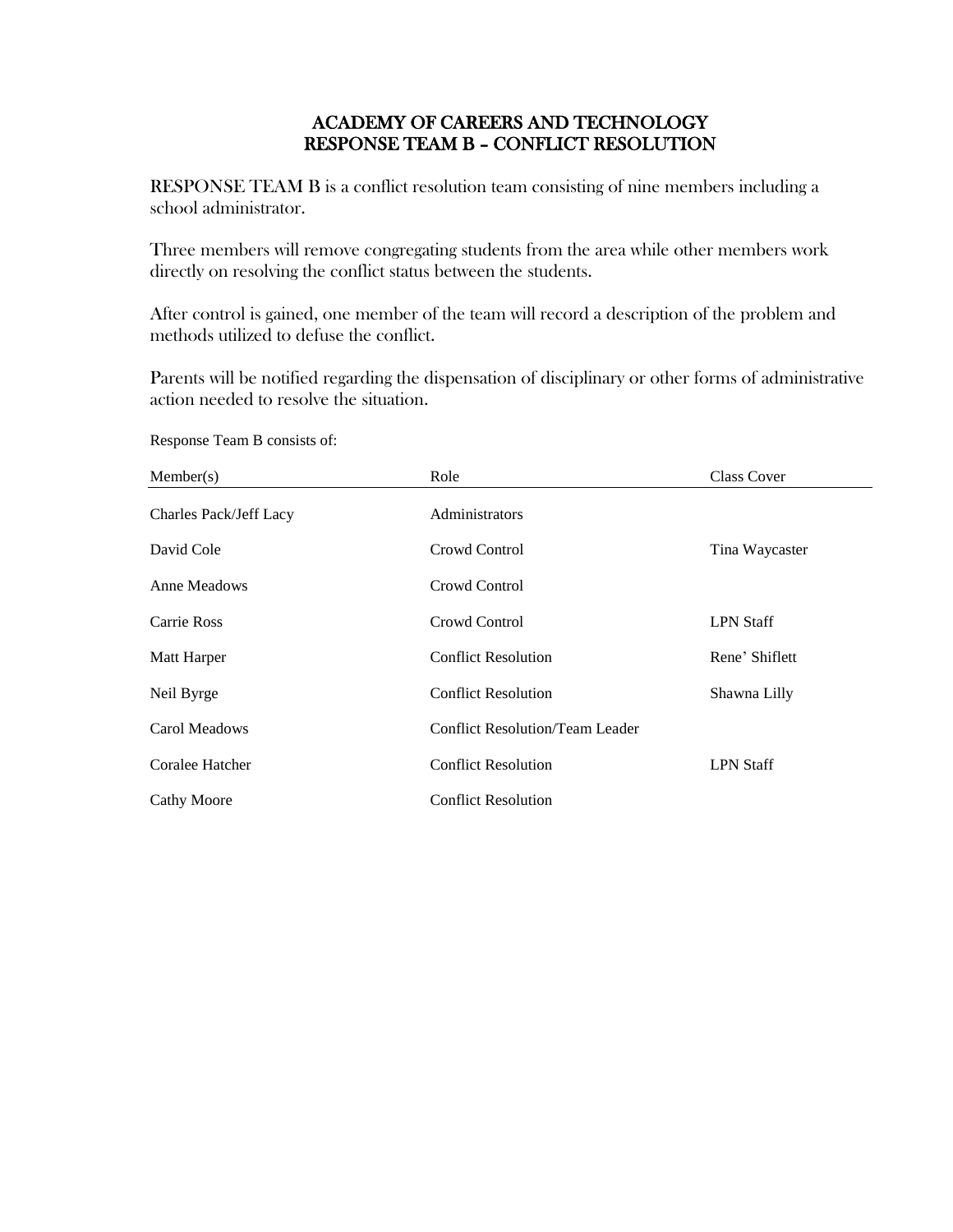### **APPENDIX C COMPLAINT FORM**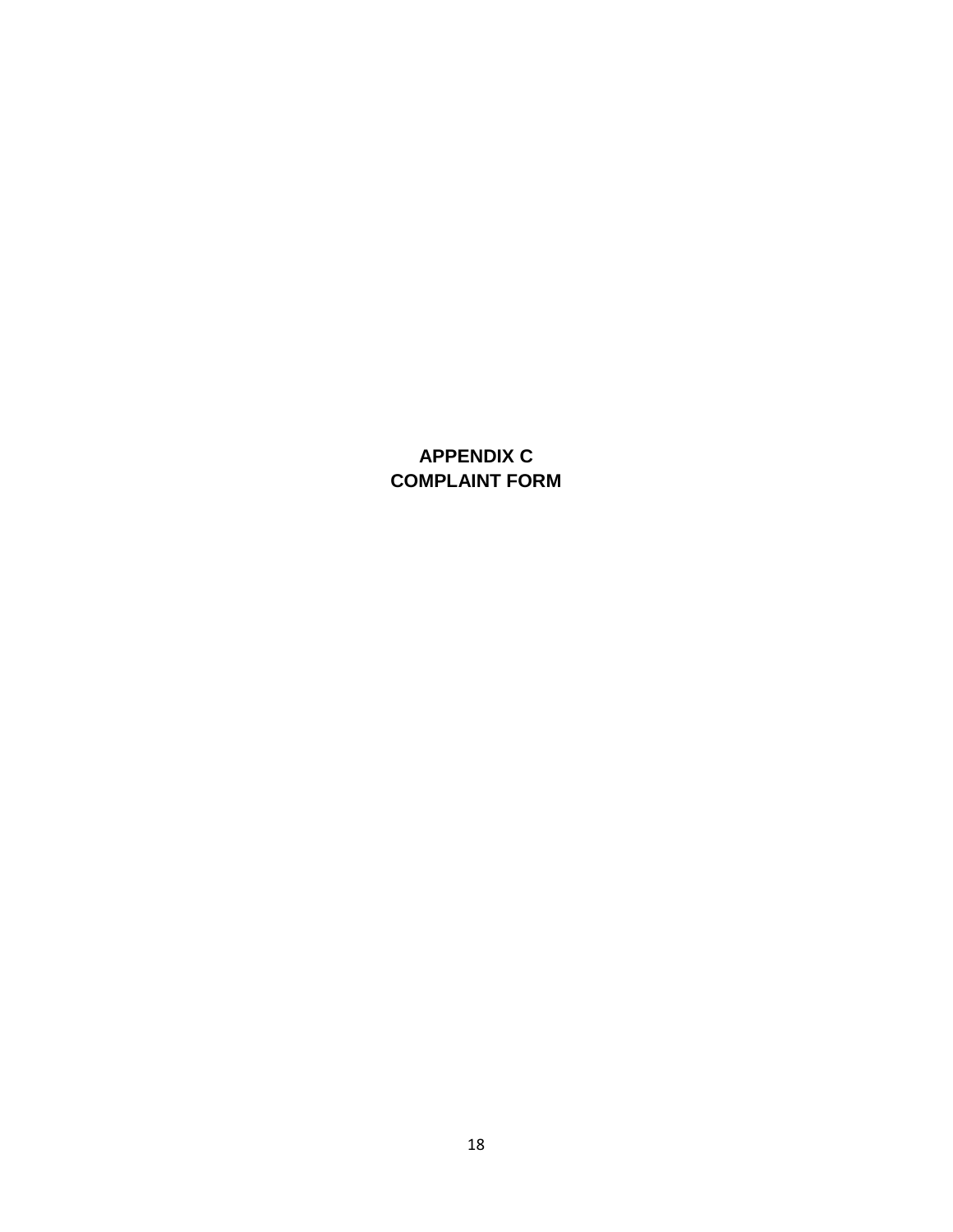**Appendix A** 

#### **Raleigh County Schools Complaint Form**

**D Bullying D Harassment D Intimidation D Sexual Discrimination D**<br>Racial Discrimination D Religious/Ethnic Discrimination D Hazing D Other<br>(Definitions based on Raleigh Co Board of Education Policies C.1.3B, C.1.3A, C.1.

| Name of Complainant: example and the set of Complaint: example and the Date of Complaint:                                                                                                     |                                                                                                                                                                                                                                                                                                                                                                                     |
|-----------------------------------------------------------------------------------------------------------------------------------------------------------------------------------------------|-------------------------------------------------------------------------------------------------------------------------------------------------------------------------------------------------------------------------------------------------------------------------------------------------------------------------------------------------------------------------------------|
|                                                                                                                                                                                               |                                                                                                                                                                                                                                                                                                                                                                                     |
| Relationship to Alleged Victim: p Teacher p Peer p Other: https://www.com/controllegence.com/controllegence.com/                                                                              |                                                                                                                                                                                                                                                                                                                                                                                     |
| Date(s) of Alleged Incident(s): Time and Place:                                                                                                                                               |                                                                                                                                                                                                                                                                                                                                                                                     |
|                                                                                                                                                                                               | ATTACH SIGNED AND DATED WITNESS (ES) STATEMENT(S)                                                                                                                                                                                                                                                                                                                                   |
| (ATTACH ADDITIONAL SHEETS IF NECESSARY)                                                                                                                                                       | Describe the incident as clearly as possible including such information as names of others involved and<br>their roles, verbal statements (i.e. threats, requests, demands, etc.) and note any physical contact, if any.                                                                                                                                                            |
|                                                                                                                                                                                               |                                                                                                                                                                                                                                                                                                                                                                                     |
| Document any evidence available and attach if possible (notes, texts, photos, etc.)                                                                                                           |                                                                                                                                                                                                                                                                                                                                                                                     |
| Describe any prior incidents you have                                                                                                                                                         |                                                                                                                                                                                                                                                                                                                                                                                     |
| If, to your knowledge, this incident/or similar incident has been reported to an authority figure prior<br>to this complaint, identify that individual and the approximate date, if possible. |                                                                                                                                                                                                                                                                                                                                                                                     |
|                                                                                                                                                                                               | As a result, describe any action taken to investigate or resolve the incident.                                                                                                                                                                                                                                                                                                      |
| <b>Signature of Complainant</b><br>(or Complainant's Parents/Guardian)                                                                                                                        | Date<br><b>Complaint Received</b><br>Administrator<br>α<br>Guidance<br>◘<br><b>Teacher</b><br>п<br>Other<br>Ω                                                                                                                                                                                                                                                                       |
| Beckley, West Virginia 25801                                                                                                                                                                  | The Raleigh County Board of Education does not discriminate on the basis of race, color, national origin, sex, disability, or age in its<br>programs and activities. The following person has been designated to handle inquiries regarding the nondiscrimination policies<br>Director of Pupil Services, Title IX and Title II Officer, 105 Adair Street,<br>304-256-4500ext. 3331 |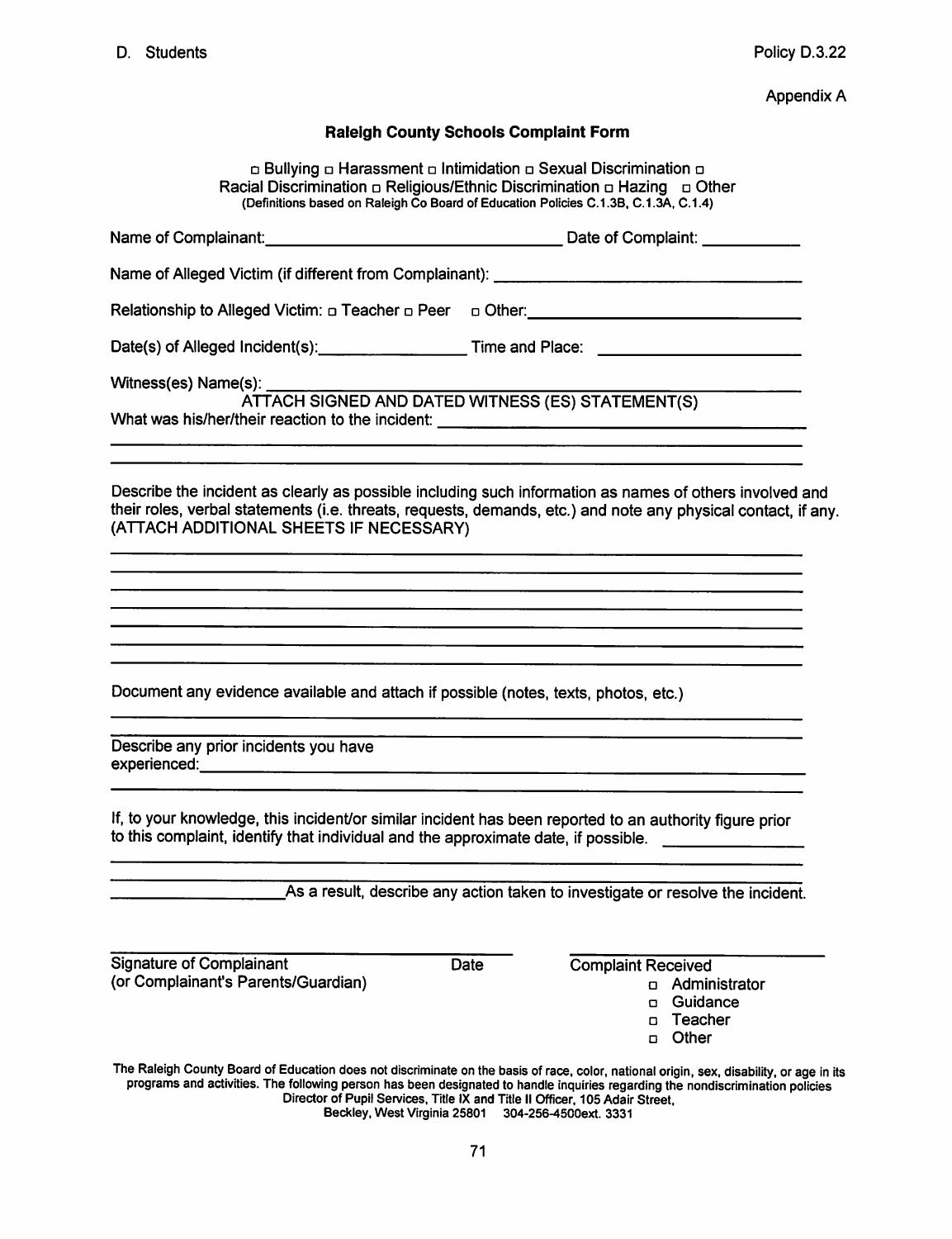### <span id="page-20-0"></span>**APPENDIX D EMERGENCY PROCEDURES**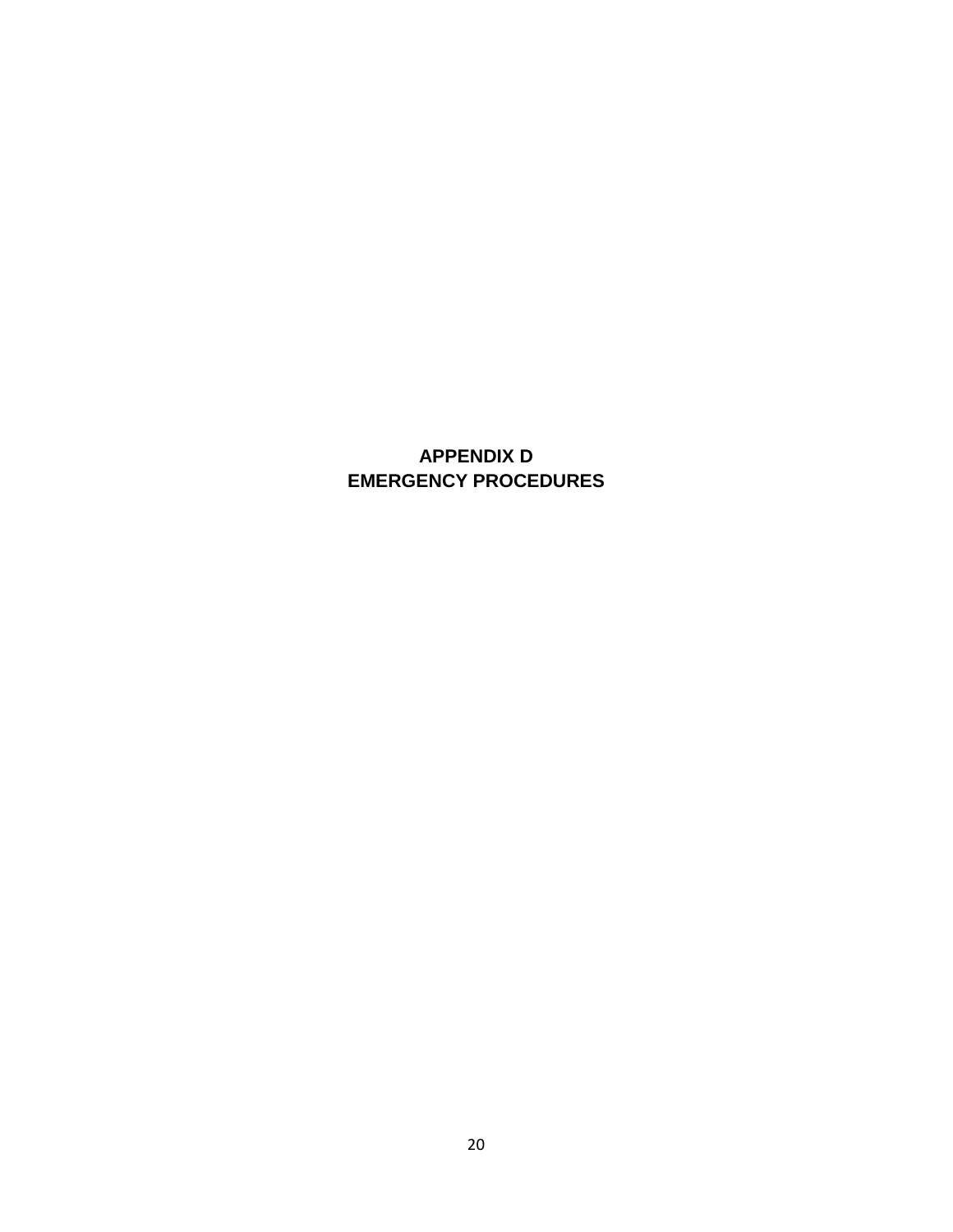# **Emergency Procedures**

| A. Evacuation (For use when conditions<br>outside are safer than inside)<br>When announcement is made or alarm sounded:<br>Take the closest and safest way out as<br>posted (use secondary route if primary route<br>is blocked or hazardous)<br>Take roll book for student accounting<br>٠<br>Assist those needing special assistance<br>$\bullet$<br>Do not stop for student/staff belongings<br>٠<br>Go to designated Assembly Area<br>Check for injuries<br>Take attendance; report according to Student<br>Accounting and Release procedures<br>Wait for further instructions                                                                                                                                                                                                                | <b>B. Reverse Evacuation (For use when</b><br>conditions inside are safer than outside)<br>When the announcement is made:<br>Move students and staff inside as quickly as<br>possible<br>Assist those needing special assistance<br>$\bullet$<br>Report to classroom<br>٠<br><b>Check for injuries</b><br>$\bullet$<br>Take attendance; report according to Student<br>$\bullet$<br><b>Accounting and Release procedures</b><br>Wait for further instructions.<br>$\bullet$                                                                                                                                                                                                                                            |
|---------------------------------------------------------------------------------------------------------------------------------------------------------------------------------------------------------------------------------------------------------------------------------------------------------------------------------------------------------------------------------------------------------------------------------------------------------------------------------------------------------------------------------------------------------------------------------------------------------------------------------------------------------------------------------------------------------------------------------------------------------------------------------------------------|------------------------------------------------------------------------------------------------------------------------------------------------------------------------------------------------------------------------------------------------------------------------------------------------------------------------------------------------------------------------------------------------------------------------------------------------------------------------------------------------------------------------------------------------------------------------------------------------------------------------------------------------------------------------------------------------------------------------|
| C. Severe Weather Safe Area (For use in<br>severe weather emergencies)<br>When announcement is made or alarm sounded:<br>Take the closest, safest route to shelter in<br>$\bullet$<br>designated safe areas (use secondary route<br>if primary route is blocked or dangerous)<br>Occupants of portable classrooms shall move<br>$\bullet$<br>to the main building to designated safe areas<br>Take roll book for student accounting<br>$\bullet$<br>Take attendance; report according to Student<br>$\bullet$<br><b>Accounting and Release procedures</b><br>Assist those needing special assistance<br>٠<br>Do not stop for student/staff belongings<br>$\bullet$<br>Close all doors<br>$\bullet$<br>Remain in safe area until the "all clear" is<br>٠<br>given<br>Wait for further instructions | D. Shelter in Place (For use in external gas or<br>chemical release)<br>When the announcement is made:<br>Students are to be cleared from the halls<br>$\bullet$<br>immediately and to report to nearest<br>available classroom or other designated<br>location<br>Assist those needing special assistance<br>٠<br>Close and tape all windows and doors and<br>$\bullet$<br>seal the gap between bottom of the door and<br>the floor (external gas/chemical release)<br>Take attendance; report according to Student<br>٠<br><b>Accounting and Release procedures</b><br>Do not allow anyone to leave the classroom<br>$\bullet$<br>Stay away from all doors and windows<br>$\bullet$<br>Wait for further instructions |
| E. <b>Lockdown</b> (For use to protect building<br>occupants from potential dangers in the building)<br>When the announcement is made:<br>Students are to be cleared from the halls<br>$\bullet$<br>immediately and to report to nearest<br>available classroom<br>Assist those needing special assistance<br>٠<br>Close and lock all windows and doors and do<br>$\bullet$<br>not leave for any reason<br>Cover all room and door windows<br>٠<br>Stay away from all doors and windows and<br>٠<br>move students to interior walls and drop<br>Shut off lights<br>$\bullet$<br><b>BE QUIETI</b><br>$\bullet$<br>Wait for further instructions                                                                                                                                                    | F. Drop, Cover and Hold (For use in<br>earthquake or other imminent danger to building<br>or immediate surroundings)<br>When the command "Drop" is made:<br>DROP - to the floor, take cover under a<br>$\bullet$<br>nearby desk or table and face away from the<br>windows<br>COVER - your eyes by leaning your face<br>٠<br>against your arms<br>HOLD - on to the table or desk legs, and<br>$\bullet$<br>maintain present location/position<br>Assist those needing special assistance<br>$\bullet$<br>Wait for further instructions<br>$\bullet$                                                                                                                                                                    |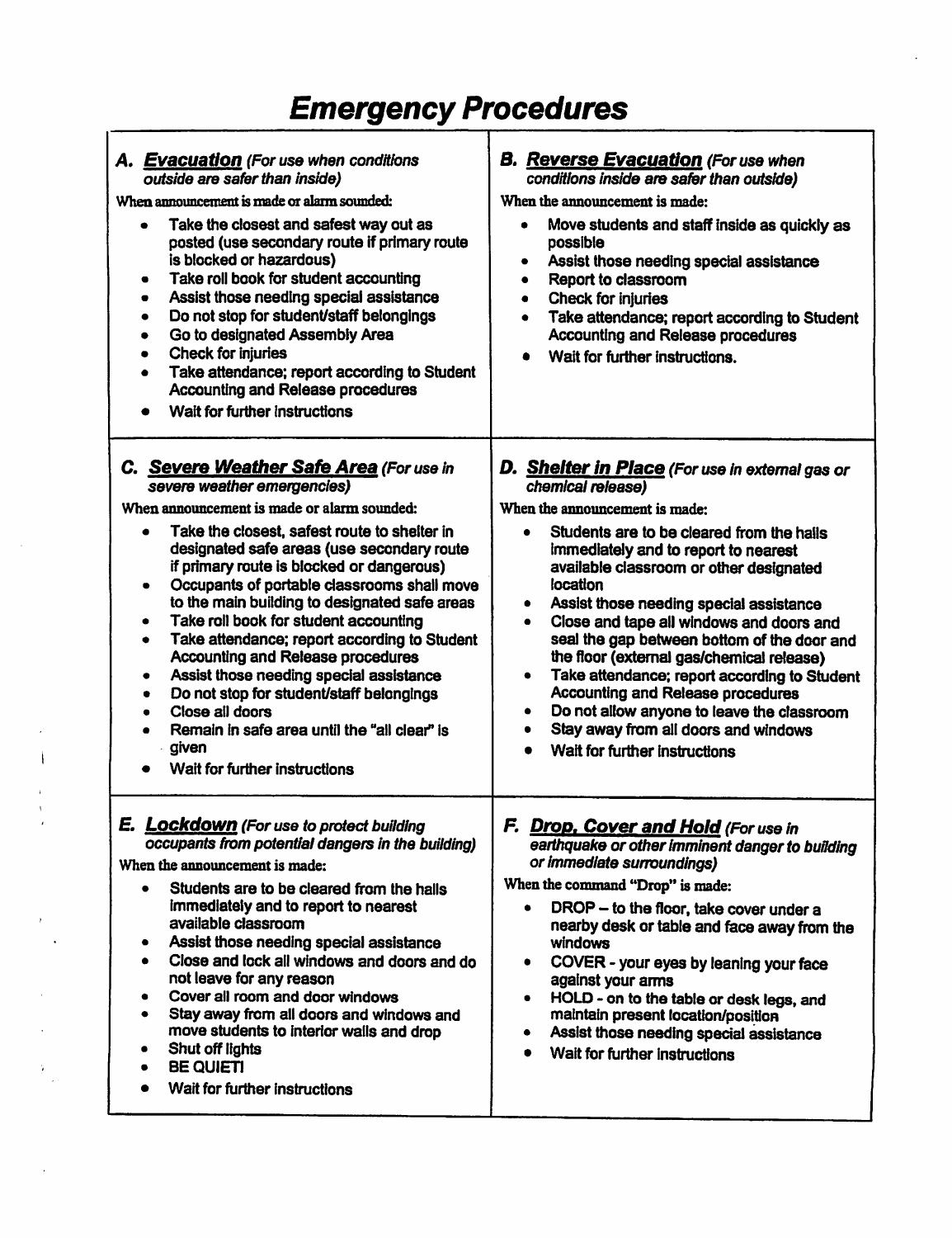### <span id="page-22-0"></span>**APPENDIX E EMPLOYEE ACCIDENT REPORT**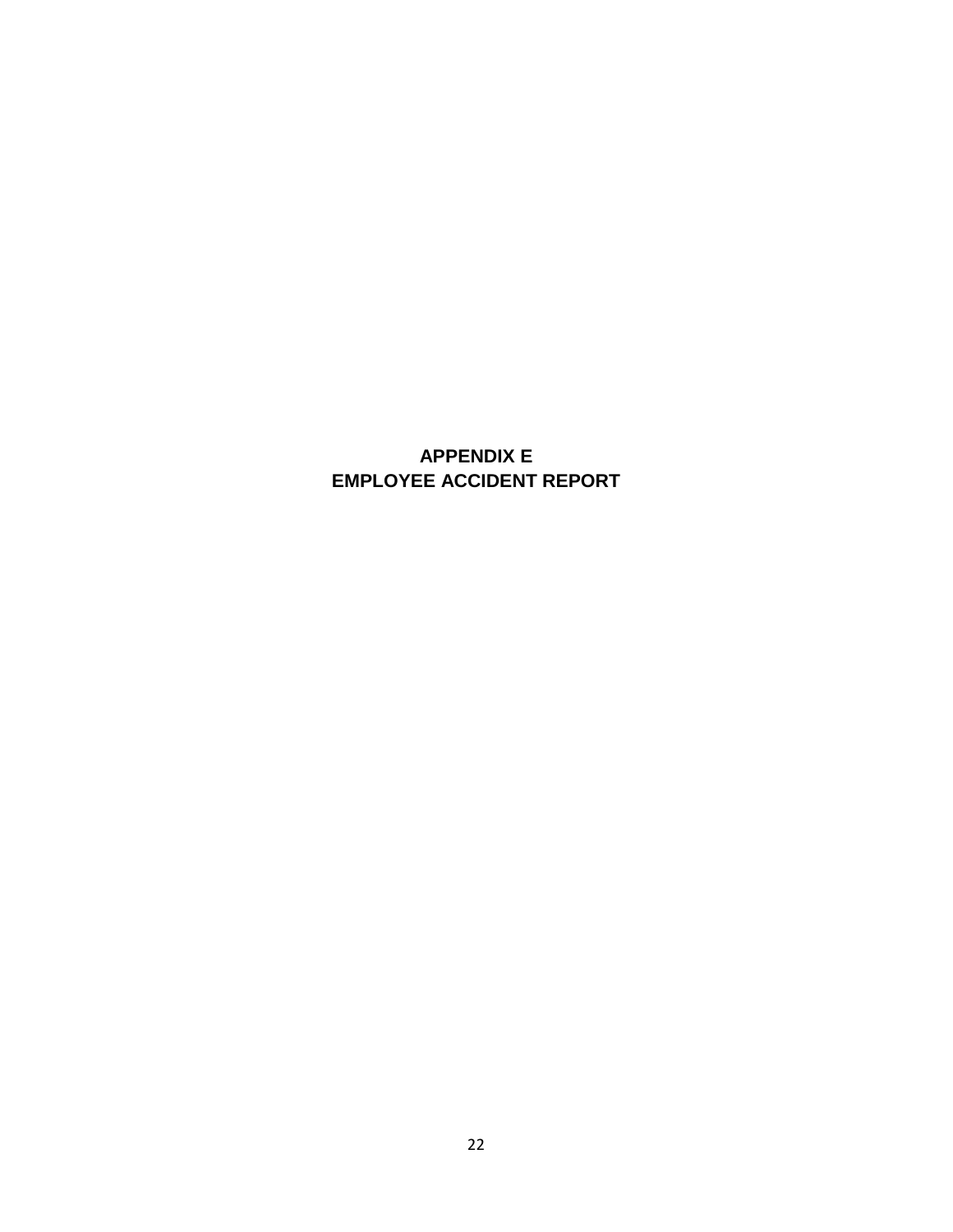# **Raleigh County Schools Employee Accident Report**

105 Adair Street Beckley, WV 25801

| <b>Section I: Employee Information</b>                                                   |  |                                                                                                                       |  |
|------------------------------------------------------------------------------------------|--|-----------------------------------------------------------------------------------------------------------------------|--|
|                                                                                          |  |                                                                                                                       |  |
|                                                                                          |  |                                                                                                                       |  |
|                                                                                          |  |                                                                                                                       |  |
|                                                                                          |  |                                                                                                                       |  |
|                                                                                          |  |                                                                                                                       |  |
| <b>Section II: Accident Information</b>                                                  |  |                                                                                                                       |  |
|                                                                                          |  |                                                                                                                       |  |
|                                                                                          |  |                                                                                                                       |  |
|                                                                                          |  |                                                                                                                       |  |
|                                                                                          |  |                                                                                                                       |  |
|                                                                                          |  |                                                                                                                       |  |
|                                                                                          |  | <u> 1989 - Johann Stoff, deutscher Stoff, der Stoff, der Stoff, der Stoff, der Stoff, der Stoff, der Stoff, der S</u> |  |
| Body part(s) injured?                                                                    |  |                                                                                                                       |  |
| Have you injured this body part in the past? Yes $\square$ No $\square$                  |  |                                                                                                                       |  |
|                                                                                          |  |                                                                                                                       |  |
|                                                                                          |  |                                                                                                                       |  |
|                                                                                          |  |                                                                                                                       |  |
|                                                                                          |  |                                                                                                                       |  |
|                                                                                          |  |                                                                                                                       |  |
| <b>Section III: Medical Information</b>                                                  |  |                                                                                                                       |  |
| Did employee seek medical treatment? Yes $\square$ No $\square$ If "Yes" Physician name: |  |                                                                                                                       |  |
|                                                                                          |  |                                                                                                                       |  |
|                                                                                          |  |                                                                                                                       |  |
|                                                                                          |  |                                                                                                                       |  |
| <b>Section IV: Principal/Supervisor</b>                                                  |  |                                                                                                                       |  |
|                                                                                          |  |                                                                                                                       |  |
| I certify that to the best of my knowledge, the above statements are true and correct.   |  |                                                                                                                       |  |
|                                                                                          |  |                                                                                                                       |  |
|                                                                                          |  |                                                                                                                       |  |
|                                                                                          |  |                                                                                                                       |  |

**Scan completed form and email to [jcolvin@access.k12.wv.us](mailto:jcolvin@access.k12.wv.us) or fax to 304-256-4527.**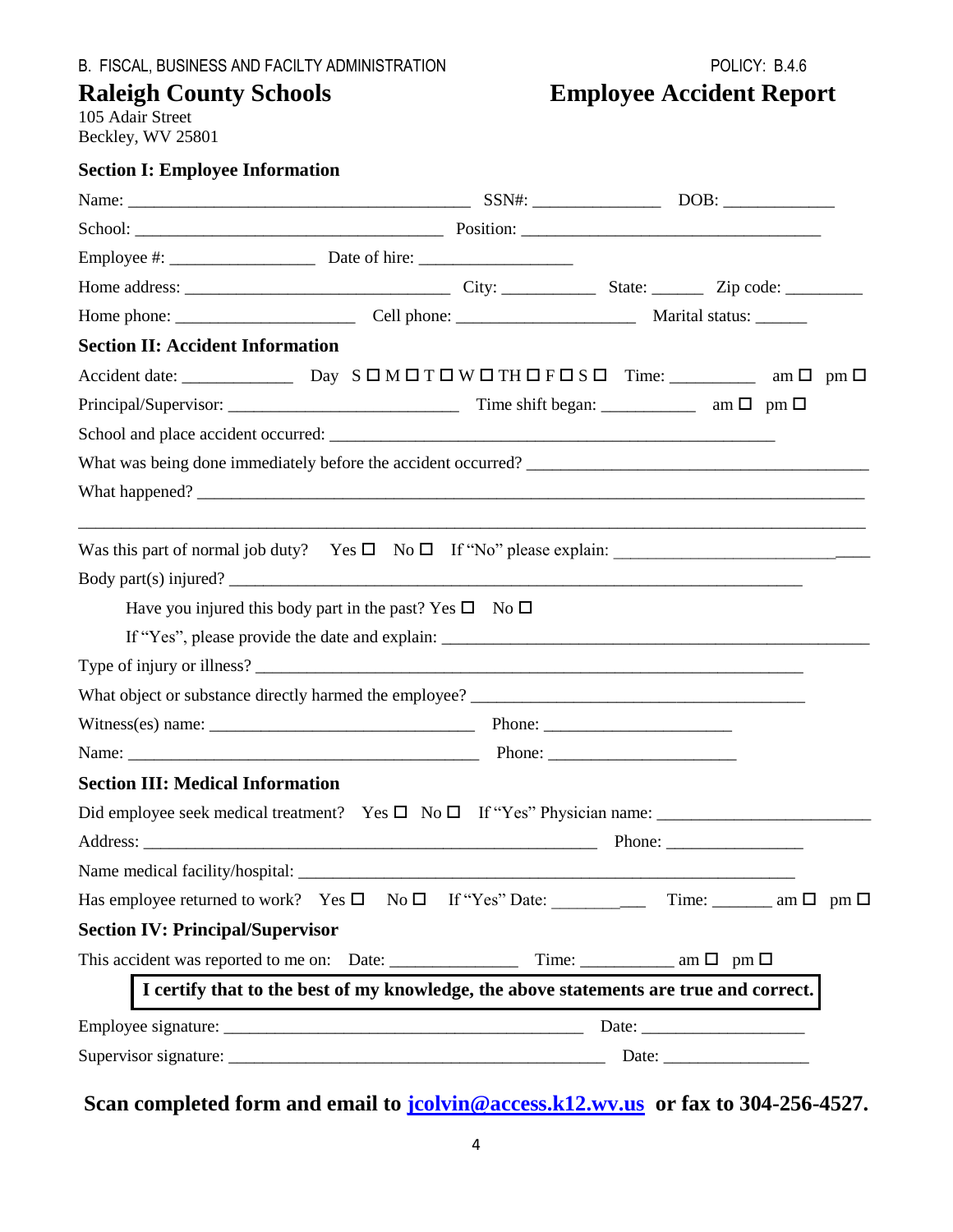### <span id="page-24-0"></span>**APPENDIX F ACCIDENT ANALYSIS**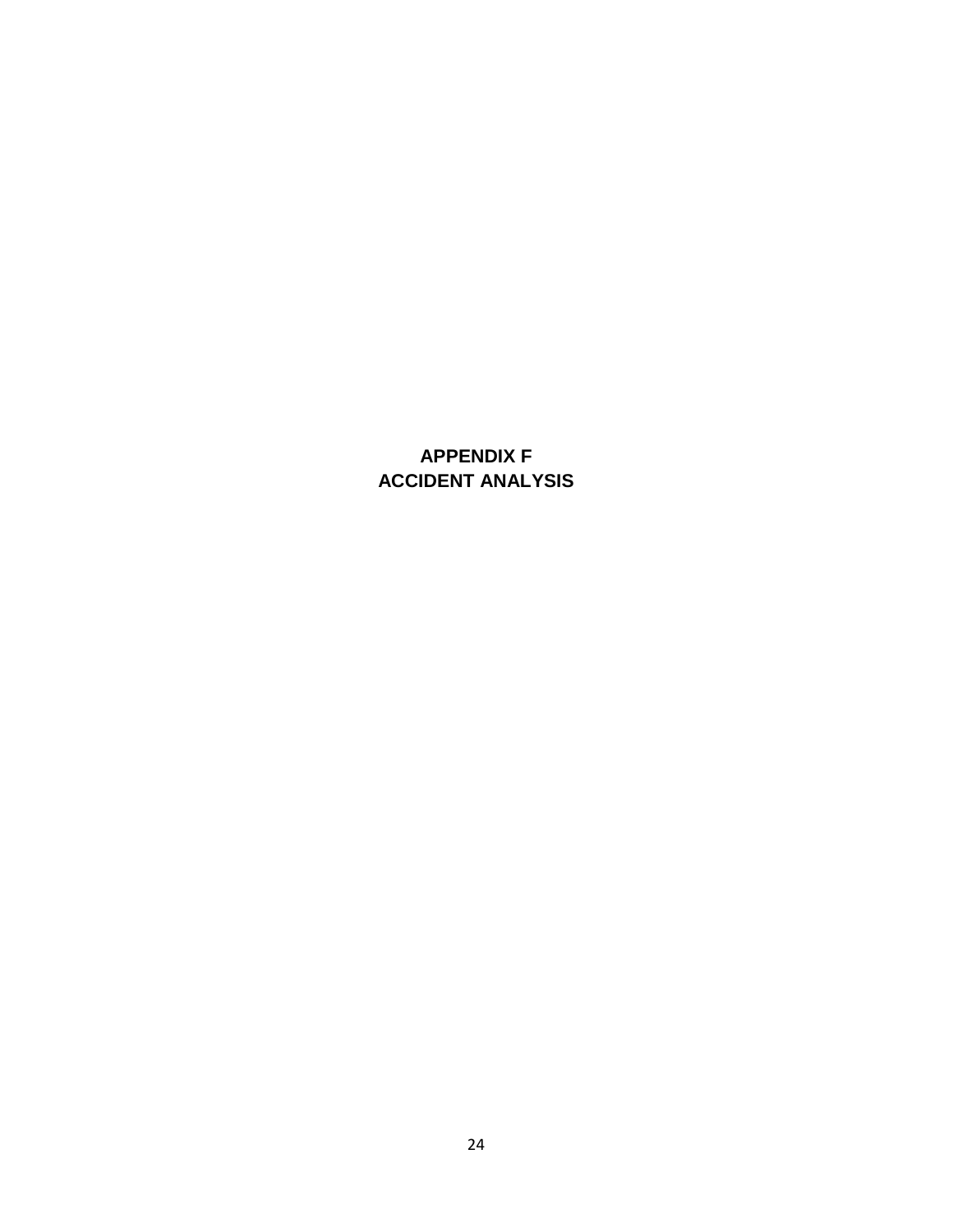# **Accident Analysis**

|                                                                                    | State: _______ Zip code: _____________ Home phone: _________________________ Cell phone: _____________________                                                                                                                                                                                                                                                                                               |
|------------------------------------------------------------------------------------|--------------------------------------------------------------------------------------------------------------------------------------------------------------------------------------------------------------------------------------------------------------------------------------------------------------------------------------------------------------------------------------------------------------|
|                                                                                    |                                                                                                                                                                                                                                                                                                                                                                                                              |
|                                                                                    |                                                                                                                                                                                                                                                                                                                                                                                                              |
|                                                                                    |                                                                                                                                                                                                                                                                                                                                                                                                              |
|                                                                                    |                                                                                                                                                                                                                                                                                                                                                                                                              |
|                                                                                    |                                                                                                                                                                                                                                                                                                                                                                                                              |
| Did employee complete shift? Yes $\square$ No $\square$                            |                                                                                                                                                                                                                                                                                                                                                                                                              |
|                                                                                    |                                                                                                                                                                                                                                                                                                                                                                                                              |
|                                                                                    |                                                                                                                                                                                                                                                                                                                                                                                                              |
|                                                                                    | Was employee doing something other than required duties at time of accident? Yes $\square$ No $\square$                                                                                                                                                                                                                                                                                                      |
|                                                                                    |                                                                                                                                                                                                                                                                                                                                                                                                              |
| If "Yes", were these duties approved by immediate supervisor? Yes $\Box$ No $\Box$ |                                                                                                                                                                                                                                                                                                                                                                                                              |
|                                                                                    |                                                                                                                                                                                                                                                                                                                                                                                                              |
|                                                                                    | Phone: $\frac{1}{\sqrt{1-\frac{1}{2}}\sqrt{1-\frac{1}{2}}\sqrt{1-\frac{1}{2}}\sqrt{1-\frac{1}{2}}\sqrt{1-\frac{1}{2}}\sqrt{1-\frac{1}{2}}\sqrt{1-\frac{1}{2}}\sqrt{1-\frac{1}{2}}\sqrt{1-\frac{1}{2}}\sqrt{1-\frac{1}{2}}\sqrt{1-\frac{1}{2}}\sqrt{1-\frac{1}{2}}\sqrt{1-\frac{1}{2}}\sqrt{1-\frac{1}{2}}\sqrt{1-\frac{1}{2}}\sqrt{1-\frac{1}{2}}\sqrt{1-\frac{1}{2}}\sqrt{1-\frac{1}{2}}\sqrt{1-\frac{1}{2$ |
| Did employee seek medical treatment? Yes $\square$ No $\square$                    |                                                                                                                                                                                                                                                                                                                                                                                                              |
|                                                                                    |                                                                                                                                                                                                                                                                                                                                                                                                              |
|                                                                                    | Phone: $\frac{1}{\sqrt{1-\frac{1}{2}} \cdot \frac{1}{2}}$                                                                                                                                                                                                                                                                                                                                                    |
|                                                                                    |                                                                                                                                                                                                                                                                                                                                                                                                              |
|                                                                                    |                                                                                                                                                                                                                                                                                                                                                                                                              |
| If "Yes" Date:<br>Time:                                                            | am pm                                                                                                                                                                                                                                                                                                                                                                                                        |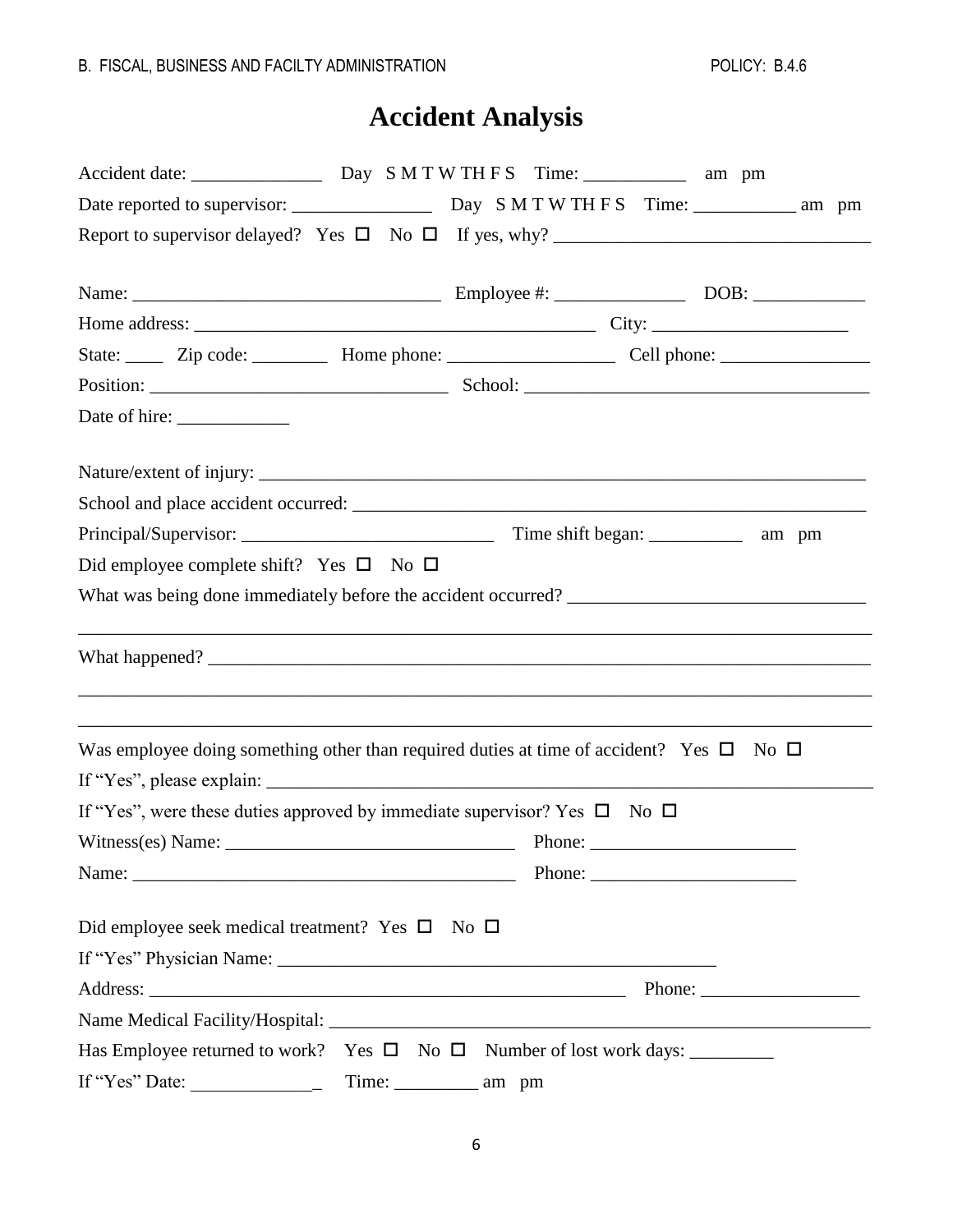| <b>Nature of Injury</b>                                                                                                   |                                                                                                                                                                                                                                                                                  | <b>Part of Body</b>                                                                                                                                          |                                                                                                                                                                                                                                                                                                                                                                                                                                                                                                                 |                                                                                                                                                    | <b>Accident Type</b>                                                                                                                                                                                                                                                                     |  |  |
|---------------------------------------------------------------------------------------------------------------------------|----------------------------------------------------------------------------------------------------------------------------------------------------------------------------------------------------------------------------------------------------------------------------------|--------------------------------------------------------------------------------------------------------------------------------------------------------------|-----------------------------------------------------------------------------------------------------------------------------------------------------------------------------------------------------------------------------------------------------------------------------------------------------------------------------------------------------------------------------------------------------------------------------------------------------------------------------------------------------------------|----------------------------------------------------------------------------------------------------------------------------------------------------|------------------------------------------------------------------------------------------------------------------------------------------------------------------------------------------------------------------------------------------------------------------------------------------|--|--|
| $\Box$<br>口<br>□<br>$\Box$<br>$\Box$<br>□<br>$\Box$<br>□<br>$\Box$<br>$\Box$<br>□<br>$\Box$<br>$\Box$<br>$\Box$<br>□<br>□ | Amputation<br><b>Burns</b><br>Contusion (bruise)<br><b>Electrical Shock</b><br>Foreign Body<br>Fracture<br>Heat<br>Hernia<br>Infection<br>Abrasion<br><b>Bite</b><br>Laceration (cut)<br>Hypertension<br>Puncture<br>Strain/Sprain<br><b>Stress</b>                              | □<br>$\Box$<br>$\Box$<br>$\Box$<br>$\Box$<br>$\Box$<br>$\Box$<br>$\Box$<br>$\Box$<br>$\Box$<br>□<br>$\Box$<br>$\Box$<br>$\Box$<br>$\Box$<br>$\Box$<br>$\Box$ | Head (eye, nose, etc) ________<br>Neck<br>Shoulder<br>$\Box$ Left<br>$\Box$ Right<br>Psyche/Mental Disorder<br>$\Box$ Right<br>Hip<br>$\Box$ Left<br>Arm<br>$\Box$ Left<br>$\Box$ Right<br>Elbow<br>$\Box$ Left<br>$\Box$ Right<br>Hand/Wrist<br>$\Box$ Left<br>$\Box$ Right<br>Finger<br><b>Upper Back</b><br>Lower Back<br>$\Box$ Left<br>$\Box$ Right<br>Leg<br>Knee<br>$\Box$ Left<br>$\Box$ Right<br>$\Box$ Left<br>$\Box$ Right<br>Ankle<br>$\Box$ Right<br>Foot<br>$\Box$ Left<br>Abdomen<br>Respiratory | $\Box$<br>$\Box$<br>$\Box$<br>$\Box$<br>$\Box$<br>$\Box$<br>$\Box$<br>$\Box$<br>$\Box$<br>$\Box$<br>$\Box$<br>$\Box$<br>$\Box$<br>$\Box$<br>$\Box$ | Burn<br>Exposure<br>Cut/Puncture<br>Slip/Trip/Fall<br>Absorb/Ingest/Inhale<br>Stress (mental/heart)<br>Motor Vehicle<br>Repetitive Motion<br>Running or Jumping<br>Violence in Workplace<br>Struck by<br>Bite or Sting<br><b>Lifting Human</b><br><b>Lifting Object</b>                  |  |  |
| □<br>$\Box$<br>$\Box$<br>$\Box$<br>$\Box$<br>$\Box$<br>$\Box$<br>$\Box$<br>$\Box$<br>□                                    | <b>Unsafe Condition</b><br>Inadequate or no safety guards<br>Poor housekeeping<br>Unsafe/defective equipment<br>Inadequate illumination<br>Inadequate noise control<br>Hazardous established procedure<br>Slippery surface<br>Congestion, close clearance<br>No unsafe condition | □<br>□<br>□<br>□<br>□<br>$\Box$<br>□<br>□<br>□<br>□<br>□<br>□<br>□<br>$\Box$<br>$\Box$                                                                       | <b>Unsafe Act</b><br>Operating without auth.<br>Using defective equip.<br>Failure to use safety device or<br>Failure to use protective equipment<br>Failure to make secure<br>Improper use of equipment<br>Safety rules violated<br>Unsafe loading, lifting, placing<br>Unsafe carrying technique<br>Took unsafe position/posture<br>Operating at unsafe speed<br>Unsafe procedure<br>Horseplay<br>No unsafe act                                                                                                | □<br>$\Box$<br>$\Box$<br>$\Box$<br>$\Box$<br>$\Box$<br>$\Box$<br>$\Box$<br>$\Box$<br>$\Box$<br>$\Box$<br>$\Box$                                    | <b>Contributing Cause (Indirect)</b><br>Minimum training<br>Fatigue<br>Pre-existing physical weakness<br>Intoxicated<br>Inattentive<br>Nervous, excitable, impatient<br>Lost temper<br>Willful disregard of instructions<br>Other person<br>No significant personal factor<br>Medication |  |  |

| Employee Signature:                     | Date: |
|-----------------------------------------|-------|
| <b>Investigator Employer Signature:</b> | Date: |

## **Scan completed form and email to [jcolvin@access.k12.wv.us](mailto:jcolvin@access.k12.wv.us) or fax to 304-256-4527.**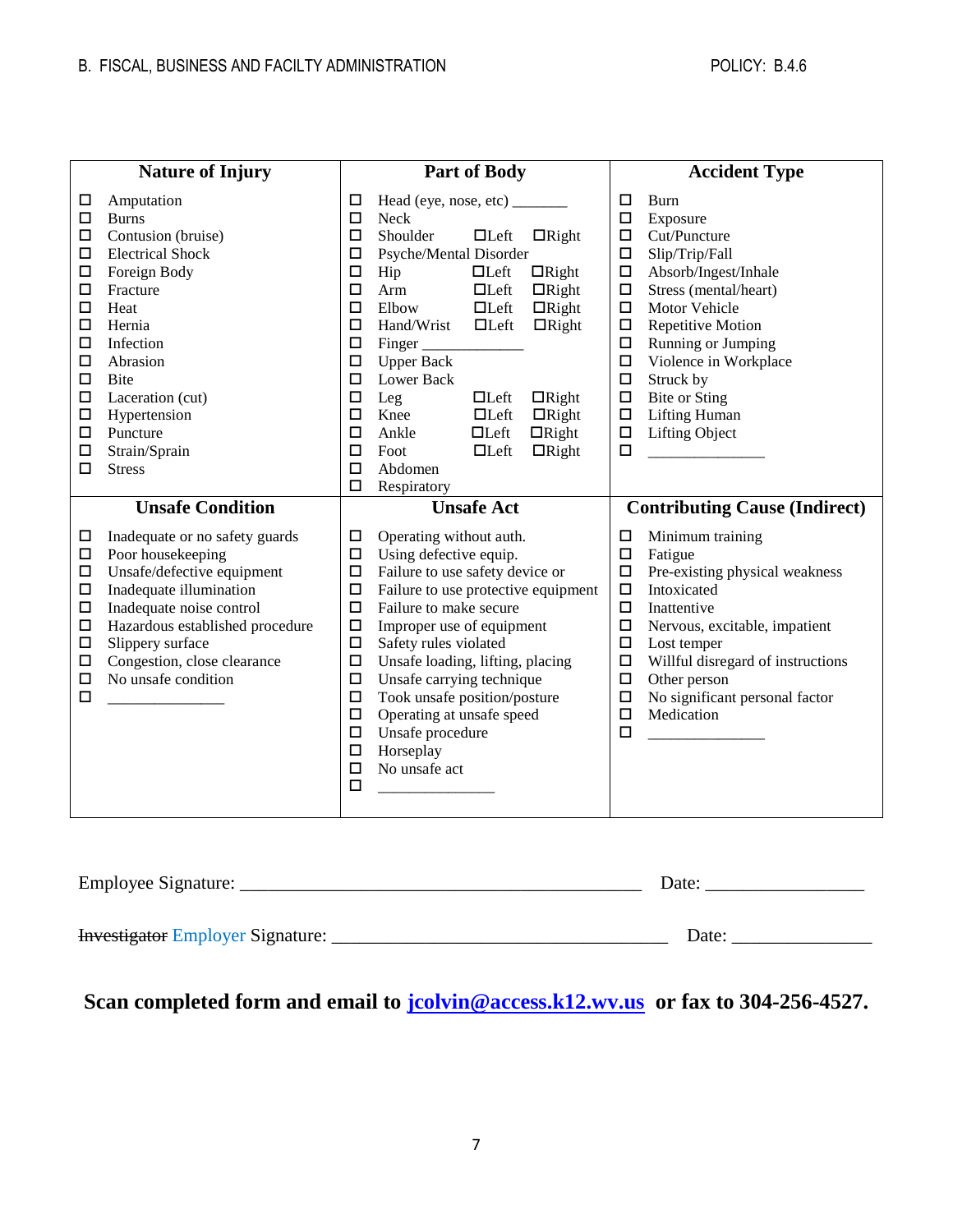### <span id="page-27-0"></span>**APPENDIX G STUDENT ACCIDENT REPORT**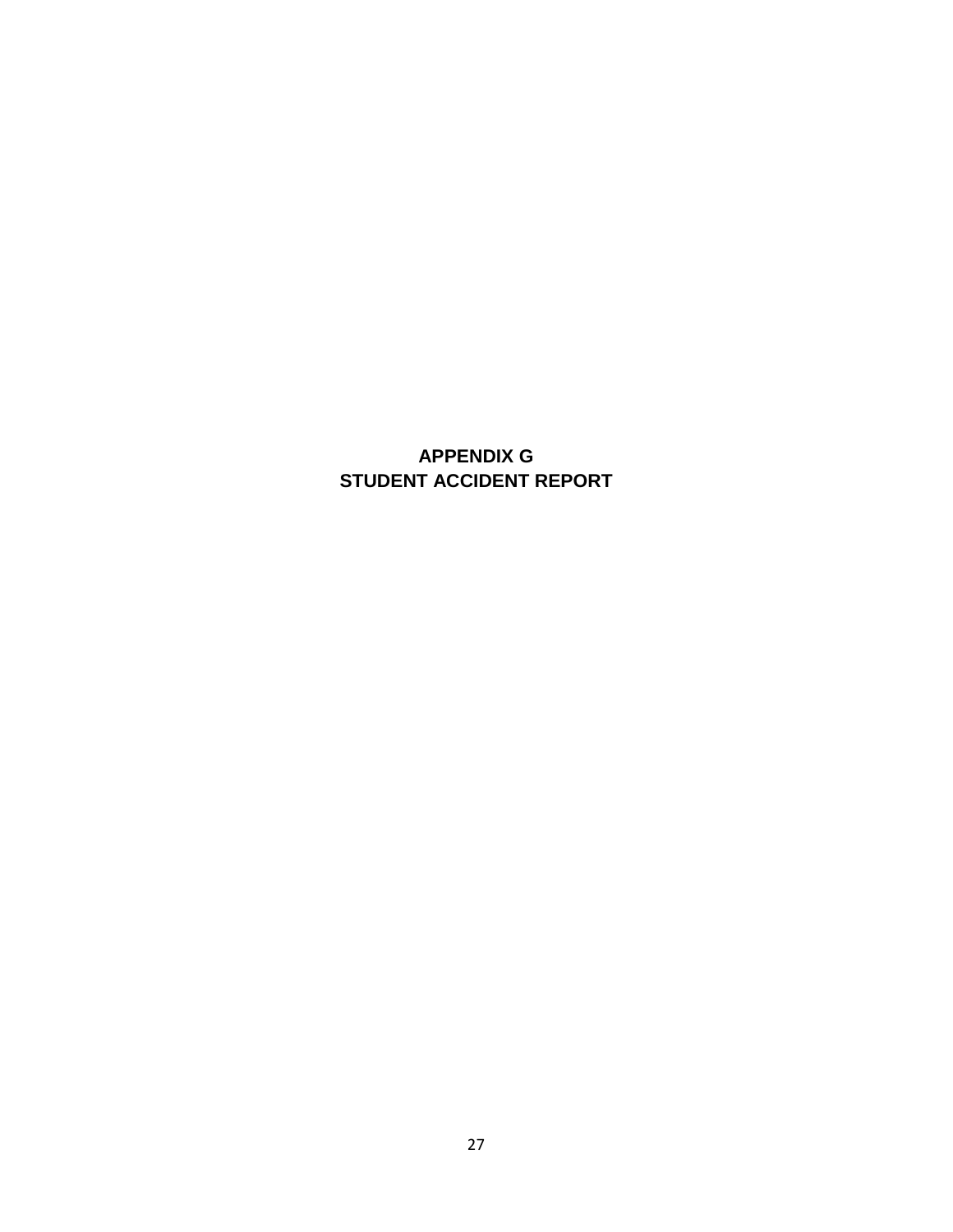# **Raleigh County Schools Student Accident Report**

105 Adair Street Beckley, WV 25801

| <b>Section I: School Information</b>                                                                                                                                           |  |  |
|--------------------------------------------------------------------------------------------------------------------------------------------------------------------------------|--|--|
|                                                                                                                                                                                |  |  |
| <b>Section II: Student Information</b>                                                                                                                                         |  |  |
|                                                                                                                                                                                |  |  |
|                                                                                                                                                                                |  |  |
|                                                                                                                                                                                |  |  |
|                                                                                                                                                                                |  |  |
| <b>Section III: Injury Information</b>                                                                                                                                         |  |  |
| Date of Injury: $\frac{1}{\sqrt{1-\frac{1}{2}}}\$ Time: $\frac{1}{\sqrt{1-\frac{1}{2}}}\$ am $\Box$ pm $\Box$ Specific Location of Accident: $\frac{1}{\sqrt{1-\frac{1}{2}}}\$ |  |  |
| Type of Activity: Recess $\Box$ Physical Ed $\Box$ Classroom/Non-Physical Ed $\Box$ Sports Related Activity $\Box$                                                             |  |  |
|                                                                                                                                                                                |  |  |
|                                                                                                                                                                                |  |  |
| ,我们也不能在这里的人,我们也不能在这里的人,我们也不能在这里的人,我们也不能不能在这里的人,我们也不能不能不能不能。""我们,我们也不能不能不能不能不能不能不                                                                                               |  |  |
|                                                                                                                                                                                |  |  |
|                                                                                                                                                                                |  |  |
|                                                                                                                                                                                |  |  |
|                                                                                                                                                                                |  |  |
| <b>Section IV: Action Taken</b>                                                                                                                                                |  |  |
|                                                                                                                                                                                |  |  |
|                                                                                                                                                                                |  |  |
|                                                                                                                                                                                |  |  |
|                                                                                                                                                                                |  |  |
|                                                                                                                                                                                |  |  |
|                                                                                                                                                                                |  |  |
|                                                                                                                                                                                |  |  |
|                                                                                                                                                                                |  |  |
| <b>Section V: Additional Information</b>                                                                                                                                       |  |  |
| Student Has Health Insurance: Yes $\Box$ No $\Box$ Student Has Accident Insurance: Yes $\Box$ No $\Box$                                                                        |  |  |
|                                                                                                                                                                                |  |  |
|                                                                                                                                                                                |  |  |

**Scan completed form and email to [jcolvin@access.k12.wv.us](mailto:jcolvin@access.k12.wv.us) or fax to 304-256-4527.**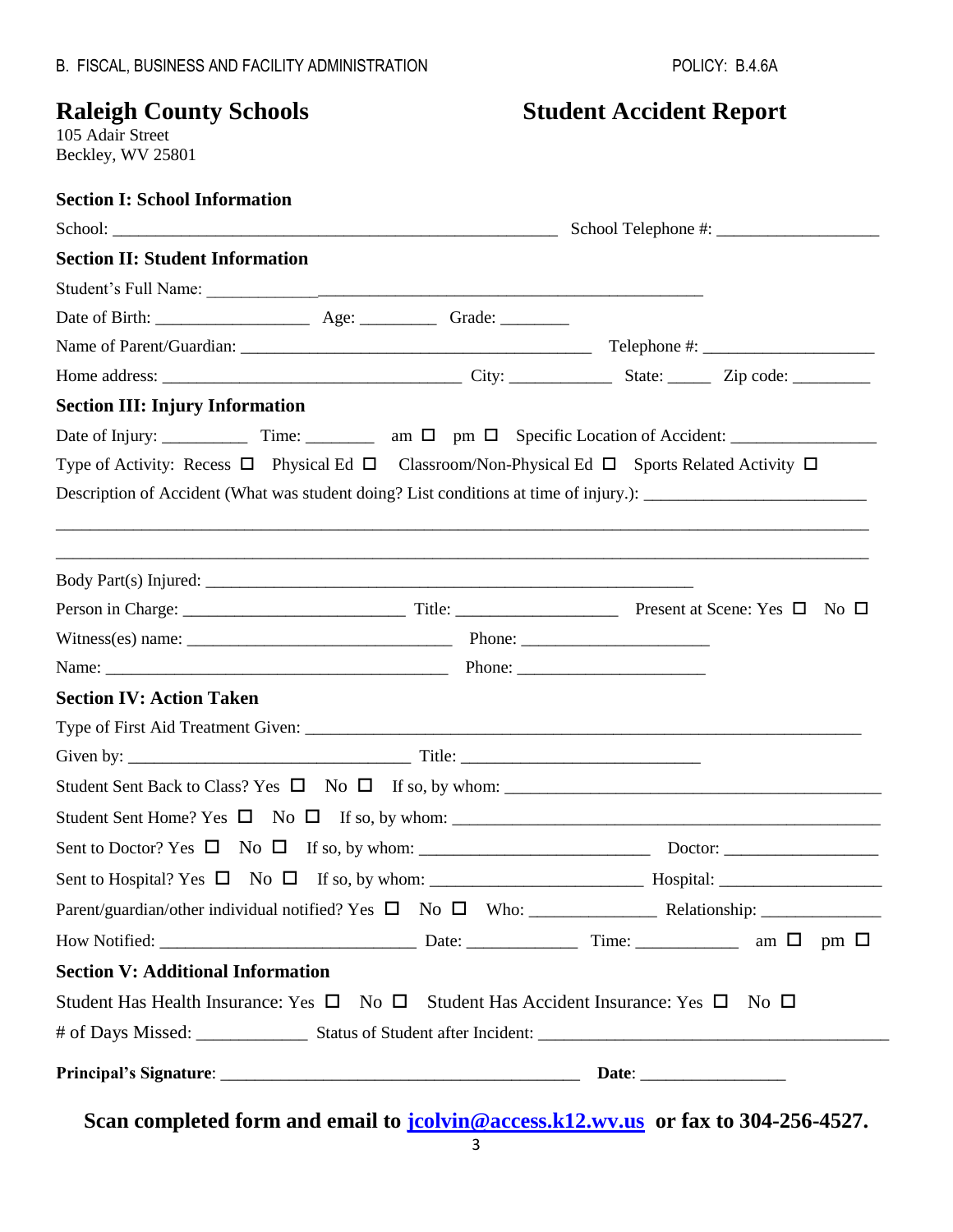### <span id="page-29-0"></span>**APPENDIX H VISITOR ACCIDENT REPORT**